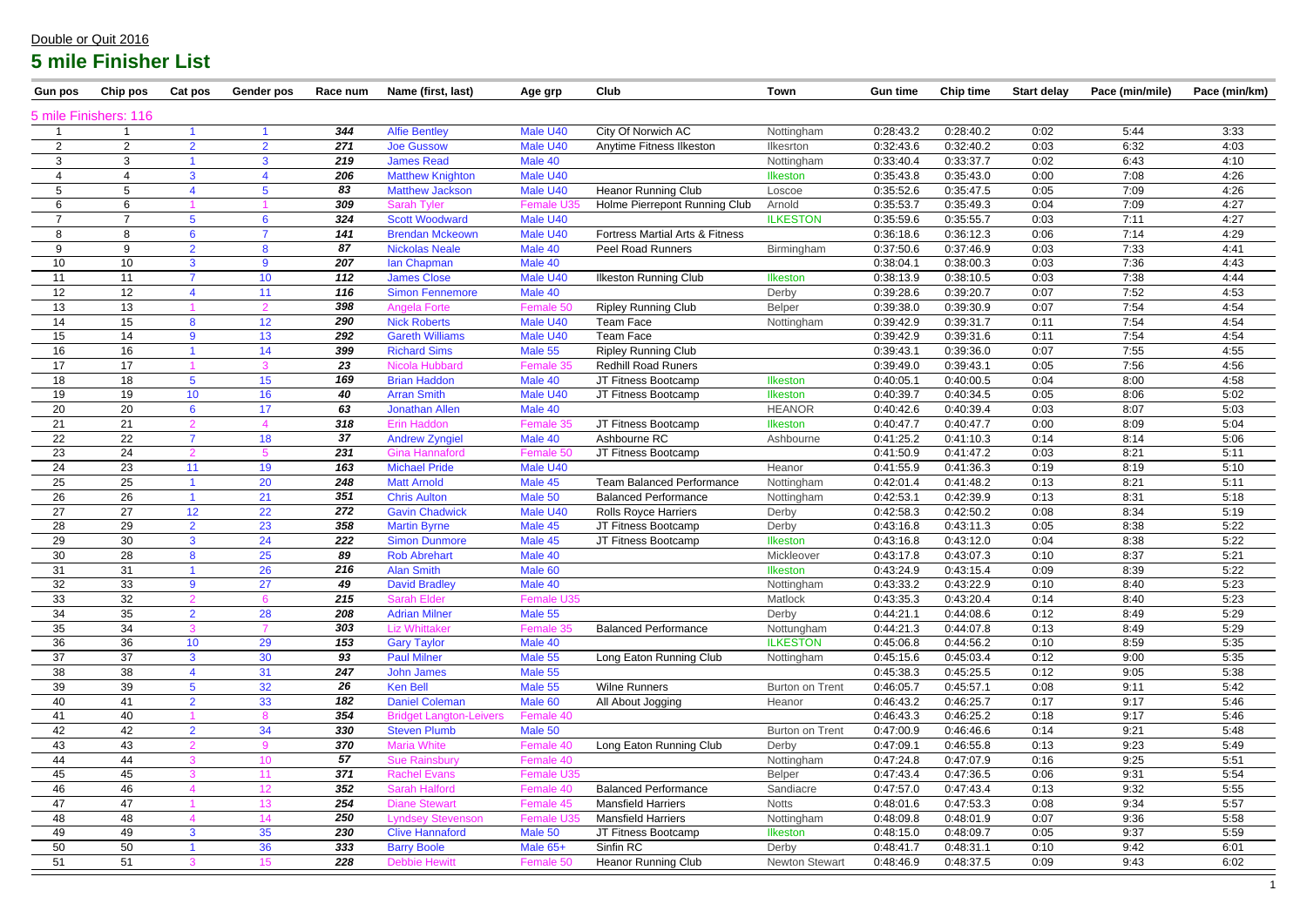| <b>Gun pos</b> | Chip pos | Cat pos                  | <b>Gender pos</b> | Race num   | Name (first, last)                            | Age grp                  | Club                         | <b>Town</b>       | <b>Gun time</b>        | <b>Chip time</b>       | <b>Start delay</b> | Pace (min/mile) | Pace (min/km) |
|----------------|----------|--------------------------|-------------------|------------|-----------------------------------------------|--------------------------|------------------------------|-------------------|------------------------|------------------------|--------------------|-----------------|---------------|
| 52             | 52       |                          | 16                | 394        | <b>Shareen Sabir</b>                          | Female 40                | <b>Notts Women Runners</b>   | Nottingham        | 0:49:00.4              | 0:48:45.5              | 0:14               | 9:45            | 6:03          |
| 53             | 53       |                          | 17                | 241        | <b>Hannah Millwater</b>                       | <b>Female U35</b>        |                              | Nottingham        | 0:49:01.8              | 0:48:45.7              | 0:16               | 9:45            | 6:03          |
| 54             | 55       | 6                        | 18                | 85         | <b>Susan Wheatcroft</b>                       | <b>Female U35</b>        | Beeston AC                   | Nottingham        | 0:49:03.1              | 0:48:54.9              | 0:08               | 9:46            | 6:04          |
| 55             | 54       |                          | 19                | 244        | <b>Katie Bonner</b>                           | Female U35               |                              | Nottingham        | 0:49:05.2              | 0:48:49.4              | 0:15               | 9:45            | 6:04          |
| 56             | 56       |                          | 20                | 197        | <b>Stephanie Hunter</b>                       | Female 45                |                              | Morley            | 0:49:17.0              | 0:49:00.2              | 0:16               | 9:48            | 6:05          |
| 57             | 57       | 13                       | 37                | 260        | <b>Sullivan Smith</b>                         | Male U40                 | Cambridge and Coleridge      | Cambridge         | 0:49:19.0              | 0:49:18.1              | 0:00               | 9:51            | 6:07          |
| 58             | 59       | 3                        | 38                | 195        | <b>Bob Crockford</b>                          | Male 60                  | Long Eaton Running Club      |                   | 0:49:43.9              | 0:49:31.1              | 0:12               | 9:54            | 6:09          |
| 59             | 58       |                          | 21                | 189        | <b>Angela Burley</b>                          | Female 60+               | <b>Notts Women Runners</b>   | Nottingham        | 0:49:46.7              | 0:49:27.5              | 0:19               | 9:53            | 6:08          |
| 60             | 60       |                          | 22                | 27         | <b>Chantal Allen</b>                          | Female 55                | <b>Wilne Runners</b>         |                   | 0:49:56.2              | 0:49:47.9              | 0:08               | 9:57            | 6:11          |
| 61             | 61       | 6                        | 23                | 70         | <b>Alison Parsons</b>                         | Female 40                | <b>Ilkeston Joggers</b>      |                   | 0:50:09.7              | 0:49:52.8              | 0:16               | 9:58            | 6:11          |
| 62             | 62       | 14                       | 39                | 391        | <b>Michael Gilman-Hughes</b>                  | Male U40                 |                              | Nottingham        | 0:50:33.3              | 0:50:17.4              | 0:15               | 10:03           | 6:14          |
| 63             | 63       | 15                       | 40                | 360        | <b>Mark Chadwick</b>                          | Male U40                 |                              |                   | 0:50:43.2              | 0:50:29.5              | 0:13               | 10:05           | 6:16          |
| 64             | 65       |                          | 24                | 194        | <b>Kathy Crockford</b>                        | Female 55                | Long Eaton Running Club      | <b>Breaston</b>   | 0:50:51.4              | 0:50:39.6              | 0:11               | 10:07           | 6:17          |
| 65             | 64       |                          | 41                | 340        | <b>Nigel Tissington</b>                       | Male 60                  |                              |                   | 0:50:56.9              | 0:50:36.2              | 0:20               | 10:07           | 6:17          |
| 66             | 66       |                          | 25                | 81         | <b>Lauren Shaw</b>                            | Female U35               |                              | Belper            | 0:51:08.4              | 0:50:57.1              | 0:11               | 10:11           | 6:19          |
| 67             | 67       |                          | 26                | 261        | Jeniffer Li                                   | Female 40                |                              |                   | 0:51:21.1              | 0:51:11.0              | 0:10               | 10:14           | 6:21          |
| 68             | 69       | $\boldsymbol{\varDelta}$ | 42                | 268        | <b>Lawrence Simpson</b>                       | Male 45                  | Anytime Fitness Ilkeston     | Huddersfield      | 0:52:57.9              | 0:52:41.8              | 0:16               | 10:32           | 6:32          |
| 69             | 68       | 11                       | 43                | 266        | <b>Steve Brunt</b>                            | Male 40                  | Anytime Fitness Ilkeston     | <b>Ilkeston</b>   | 0:52:58.0              | 0:52:41.3              | 0:16               | 10:32           | 6:32          |
| 70             | 70       | 6                        | 44                | 283        | Peter Lythgoe                                 | Male 55                  |                              | Manchester        | 0:53:45.3              | 0:53:27.8              | 0:17               | 10:41           | 6:38          |
| 71             | 72       | 16                       | 45                | 331        | <b>Joseph Allen</b>                           | Male U40                 |                              | Chesterfield      | 0:54:29.1              | 0:54:18.0              | 0:11               | 10:51           | 6:44          |
| 72             | 71       | 8                        | 27                | 110        | <b>Helen York</b>                             | Female 40                | <b>Wreake Runners</b>        |                   | 0:54:32.9              | 0:54:15.2              | 0:17               | 10:51           | 6:44          |
| 73             | 73       |                          | 28                | 25         | <b>Sarah Colburn</b>                          | Female 35                | <b>Team Derby Runner</b>     | Derby             | 0:54:50.1              | 0:54:42.6              | 0:07               | 10:56           | 6:47          |
| 74             | 74       |                          | 29                | 92         | <b>Nic Walters</b>                            | Female 35                | <b>Notts Women Runners</b>   | Nottingham        | 0:54:58.9              | 0:54:50.0              | 0:08               | 10:58           | 6:48          |
| 75             | 75       | 12                       | 46                | 262        | <b>Wayne Swiffin</b>                          | Male 40                  |                              | Clipstone         | 0:55:16.7              | 0:55:11.2              | 0:05               | 11:02           | 6:51          |
| 76             | 76       | 3                        | 30                | 246        | <b>Bis Whatling</b>                           | Female 55                | Derwent Runners (Derby)      | Derby             | 0:55:30.3              | 0:55:17.1              | 0:13               | 11:03           | 6:52          |
| 77             | 77       | 6                        | 31                | 130        | <b>Karen Caine</b>                            | Female 35                |                              | <b>Ilkeston</b>   | 0:55:31.8              | 0:55:17.3              | 0:14               | 11:03           | 6:52          |
| 78             | 78       |                          | 32                | 341        | <b>Linda-Claire Smith</b>                     | Female 45                |                              | Derby             | 0:55:39.4              | 0:55:20.2              | 0:19               | 11:04           | 6:52          |
| 79             | 79       | $\alpha$                 | 33                | 359        | <b>Gillian Ross</b>                           | Female U35               |                              | <b>Ilkeston</b>   | 0:56:02.3              | 0:55:48.5              | 0:13               | 11:09           | 6:56          |
| 80             | 80       |                          | 34                | 50         | <b>Emily Alderman</b>                         | Female 35                |                              |                   | 0:56:55.2              | 0:56:43.5              | 0:11               | 11:20           | 7:02          |
| 81             | 81       | 9                        | 35                | 203        | <b>Louise Buxton</b>                          | Female 40                | <b>Belper Harriers</b>       | <b>Belper</b>     | 0:58:03.5              | 0:57:42.8              | 0:20               | 11:32           | 7:10          |
| 82             | 82       | 10 <sup>°</sup>          | 36                | 129        | <b>Samantha Smith</b>                         | Female 40                |                              | Sandiacre         | 0:58:05.6              | 0:57:50.8              | 0:14               | 11:34           | 7:11          |
| 83             | 83       | $\overline{2}$           | 37                | 152<br>389 | <b>Mary Slater</b>                            | Female 60+               |                              | Nottingham        | 0:58:52.9              | 0:58:32.6              | 0:20               | 11:42           | 7:16          |
| 84             | 84<br>85 |                          | 38                | 267        | <b>Fiona England</b><br><b>Nicola Bramley</b> | Female 50                | Anytime Fitness Ilkeston     | Derby             | 0:58:58.2              | 0.58:48.0              | 0:10               | 11:45<br>11:48  | 7:18<br>7:20  |
| 85             | 87       | 10 <sup>°</sup>          | 39                | 282        | <b>Charlette Judd</b>                         | Female 40                |                              | Ilkeston          | 0:59:18.3              | 0:59:02.4              | 0:15<br>0:06       |                 |               |
| 86<br>87       | 86       | $\overline{2}$           | 40<br>47          | 142        | <b>Paul Mckeown</b>                           | Female U35<br>Male $65+$ |                              | <b>Notts</b>      | 0:59:28.4<br>0:59:30.9 | 0:59:21.6<br>0:59:09.8 | 0:21               | 11:52<br>11:49  | 7:22<br>7:21  |
| 88             | 89       | 8                        | 41                | 348        | Donna Weightman                               | Female 35                |                              | Alfreton          | 0:59:35.1              | 0:59:24.2              | 0:10               | 11:52           | 7:22          |
| 89             | 90       |                          | 42                | 232        | <b>Melissa Shaw</b>                           | Female U35               | <b>Notts Women Runners</b>   | Nottingham        | 0:59:44.0              | 0:59:27.0              | 0:16               | 11:53           | 7:23          |
| 90             | 88       | $5^{\circ}$              | 43                | 253        | <b>Irene Epworth</b>                          | Female 50                | <b>Notts Women Runners</b>   | Nottingham        | 0:59:44.2              | 0:59:23.6              | 0:20               | 11:52           | 7:22          |
| 91             | 91       | 9                        | 44                | 176        | Samantha Day                                  | Female 35                |                              | Thorneywood       | 0:59:53.0              | 0:59:40.9              | 0:12               | 11:56           | 7:25          |
| 92             | 94       | 12                       | 45                | 160        | <b>Emily Harrison</b>                         | Female U35               |                              | Derby             | 1:01:48.3              | 1:01:40.7              | 0:07               | 12:20           | 7:39          |
| 93             | 93       |                          | 46                | 157        | <b>Isobel Duckworth</b>                       | Female 55                |                              | <b>DERBYSHIRE</b> | 1:01:54.0              | 1:01:31.3              | 0:22               | 12:18           | 7:38          |
| 94             | 92       | 13                       | 48                | 46         | <b>Andrew Lord</b>                            | Male 40                  |                              | Nottingham        | 1:01:55.1              | 1:01:30.2              | 0:24               | 12:18           | 7:38          |
| 95             | 95       | 13                       | 47                | 115        | <b>Emily Rawson</b>                           | Female U35               |                              | <b>Ilkeston</b>   | 1:03:00.2              | 1:02:43.0              | 0:17               | 12:32           | 7:47          |
| 96             | 96       | $\mathbf{R}$             | 48                | 339        | <b>Josephine Stevens</b>                      | Female 60+               |                              | Belper            | 1:03:30.6              | 1:03:14.5              | 0:16               | 12:38           | 7:51          |
| 97             | 97       | 14                       | 49                | 145        | <b>Sian Pickering</b>                         | Female U35               |                              | Ilkeston          | 1:03:34.8              | 1:03:19.3              | 0:15               | 12:39           | 7:52          |
| 98             | 98       |                          | 50                | 173        | <b>Alison Atkins</b>                          | Female 45                |                              |                   | 1:03:50.3              | 1:03:31.1              | 0:19               | 12:42           | 7:53          |
| 99             | 99       |                          | 51                | 172        | <b>Joanne Reddish</b>                         | Female 45                | Woodthorpe Huffers & Puffers | Nottingham        | 1:03:50.9              | 1:03:32.8              | 0:18               | 12:42           | 7:53          |
| 100            | 100      | 12 <sup>2</sup>          | 52                | 314        | <b>Jenny Todd</b>                             | Female 40                |                              | Nottingham        | 1:03:55.3              | 1:03:37.2              | 0:18               | 12:43           | 7:54          |
| 101            | 101      | 15                       | 53                | 170        | <b>Elizabeth Arnall</b>                       | Female U35               | Beeston AC                   | Beeston           | 1:04:59.2              | 1:04:37.3              | 0:21               | 12:55           | 8:01          |
| 102            | 102      | 16                       | 54                | 188        | <b>Maria Bott</b>                             | Female U35               |                              | Nottingham        | 1:05:19.4              | 1:04:57.3              | 0:22               | 12:59           | 8:04          |
| 103            | 104      | 17                       | 55                | 133        | <b>Stacey Barr</b>                            | Female U3                | <b>Notts Women Runners</b>   |                   | 1:06:17.4              | 1:05:57.2              | 0:20               | 13:11           | 8:11          |
|                |          |                          |                   |            |                                               |                          |                              |                   |                        |                        |                    |                 |               |

### Double or Quit 2016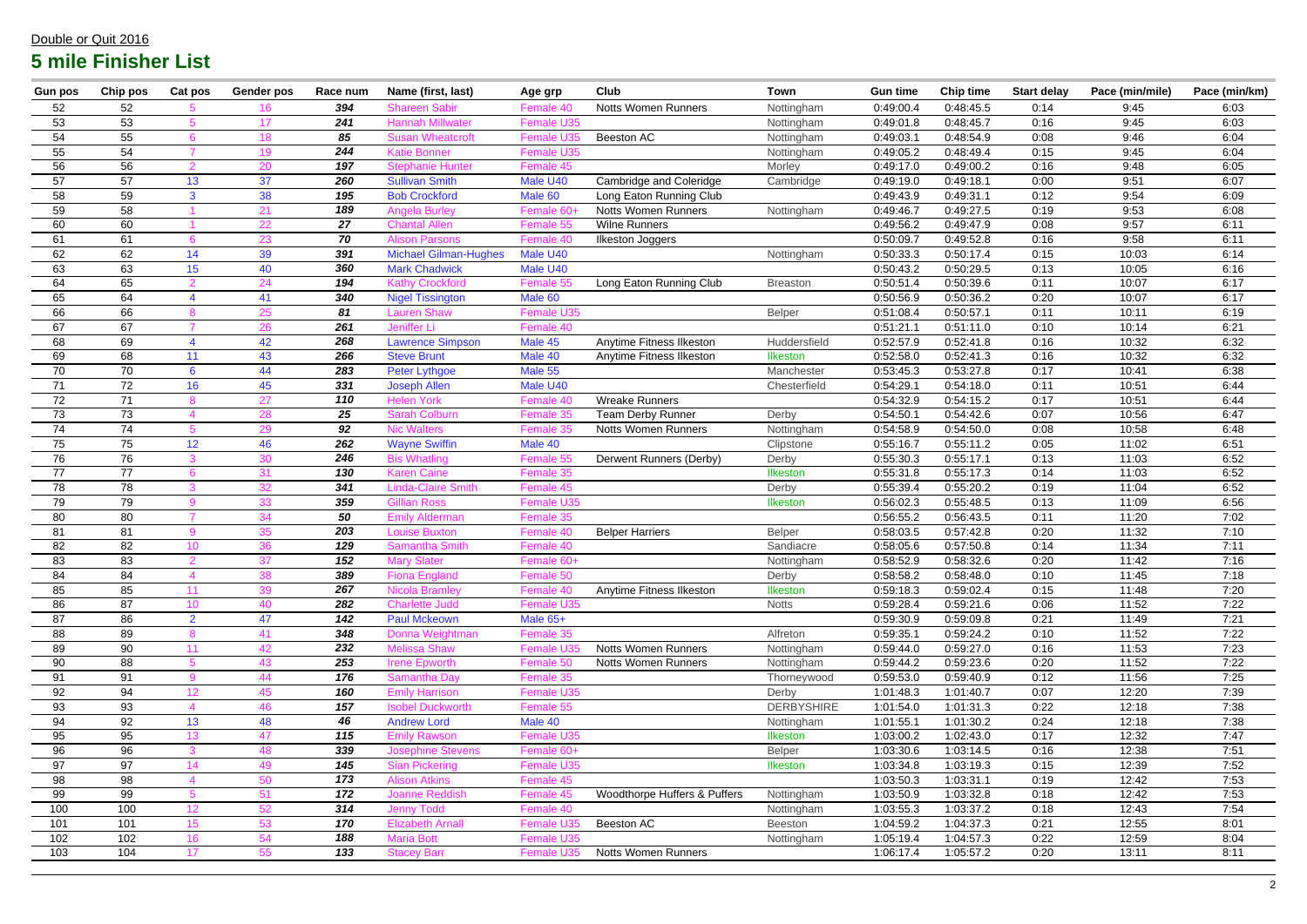| <b>Gun pos</b> | Chip pos | <b>Cat pos</b> | Gender pos | Race num | Name (first, last)           | Age grp    | Club                         | Town               | <b>Gun time</b> | <b>Chip time</b> | <b>Start delay</b> | Pace (min/mile) | Pace (min/km) |
|----------------|----------|----------------|------------|----------|------------------------------|------------|------------------------------|--------------------|-----------------|------------------|--------------------|-----------------|---------------|
| 104            | 103      |                |            | 132      | <b>Rachael Walker</b>        | Female     | <b>Notts Women Runners</b>   | Nottingham         | 1:06:17.7       | 1:05:56.0        | 0:21               | 13:11           | 8:11          |
| 105            | 105      |                |            | 297      | <b>Fiona Green</b>           | Female 45  |                              | Kirkby in Ashfield | 1:06:48.1       | 1:06:26.9        | 0:21               | 13:17           | 8:15          |
| 106            | 106      |                |            | 264      | Janine Osborne               | Female 4   | Anytime Fitness Ilkeston     | <b>Ilkeston</b>    | 1:07:40.2       | 1:07:29.5        | 0:10               | 13:29           | 8:23          |
| 107            | 107      |                | 59         | 263      | Sarah <sup>-</sup><br>Tavlor | Female 35  | Anytime Fitness Ilkeston     | Sadiacre           | 1:07:40.2       | 1:07:33.3        | 0:06               | 13:30           | 8:23          |
| 108            | 108      |                |            | 159      | <b>Joanne Morley</b>         | Female 35  |                              | <b>Ilkeston</b>    | 1:07:58.9       | 1:07:38.5        | 0:20               | 13:31           | 8:24          |
| 109            | 109      |                |            | 62       | Gill Wain                    | Female 3ł  | Woodthorpe Huffers & Puffers |                    | 1:09:08.8       | 1:08:48.5        | 0:20               | 13:45           | 8:33          |
| 110            | 110      |                |            | 54       | Aarianne Burford             | Female     | Notts Women Runners          | Huthwaite          | 1:09:30.8       | 1:09:12.5        | 0:18               | 13:50           | 8:36          |
| 111            | 111      |                |            | 274      | <b>Heather Jones</b>         | Female U3: | <b>Notts Women Runners</b>   |                    | 1:14:34.9       | 1:14:15.3        | 0:19               | 14:51           | 9:13          |
| 112            | 112      |                |            | 384      | <b>Christine Ebbage</b>      | Femal      | Woodthorpe Huffers & Puffers | Nottingham         | 1:15:30.8       | 1:15:07.0        | 0:23               | 15:01           | 9:20          |
| 113            | 113      |                |            | 275      | <b>Karen Newton</b>          | Female U35 |                              | Derby              | 1:16:17.8       | 1:15:59.4        | 0:18               | 15:11           | 9:26          |
| 114            | 114      |                | 49.        | 353      | <b>Philip Leivers</b>        | Male 50    |                              | Ilkeston           | 1:16:50.3       | 1:16:31.1        | 0:19               | 15:18           | 9:30          |
| 115            | 115      |                |            | 287      | Caroline Murphy              | Femal      | <b>Team Derby Runner</b>     | Derby              | 1:18:05.9       | 1:17:47.5        | 0:18               | 15:33           | 9:40          |
| 116            | 116      |                |            | 242      | <b>Christine Swain</b>       | Female U35 |                              | Chesterfield       | 1:47:48.7       | 1:47:26.5        | 0:22               | 21:29           | 13:21         |

Number of records: 116

#### Double or Quit 2016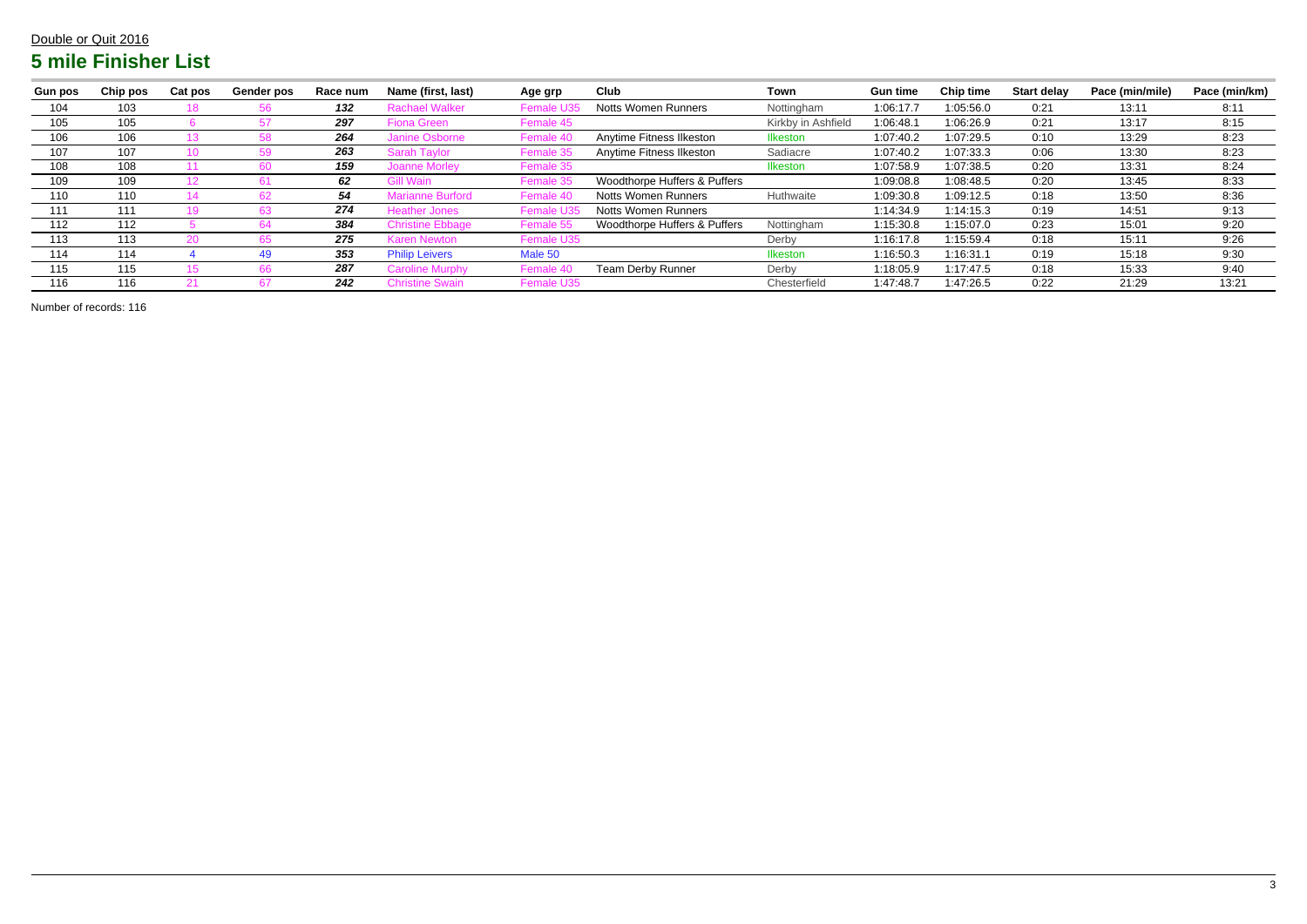| Gun                    | Chip            | Cat                                    | Gender          | Race       | Name (first, last)                               | Age grp              | Club                                                   | <b>Town</b>          | <b>Gun time</b>        | <b>Chip time</b>       | <b>Start</b> | Pace         | Pace         | Lap 1          | L1             | Lap <sub>2</sub> | Pos                  |
|------------------------|-----------------|----------------------------------------|-----------------|------------|--------------------------------------------------|----------------------|--------------------------------------------------------|----------------------|------------------------|------------------------|--------------|--------------|--------------|----------------|----------------|------------------|----------------------|
| 10 mile Finishers: 241 |                 |                                        |                 |            |                                                  |                      |                                                        |                      |                        |                        |              |              |              |                |                |                  |                      |
|                        |                 |                                        |                 | 300        | <b>Luke Beresford</b>                            | Male U40             | <b>Ripley Running Club</b>                             | Ripley               | 0:58:39.7              | 0:58:36.3              | 0:02         | 5:51         | 3:38         | 29:34          |                | 29:04            | $\mathbf 0$          |
| $\mathbf{2}$           | $\overline{2}$  | $\overline{2}$                         | $\overline{2}$  | 177        | <b>Robert Donald</b>                             | Male U40             | <b>Shelton Striders</b>                                | Ilkeston             | 0:59:38.2              | 0:59:37.0              | 0:01         | 5:57         | 3:42         | 29:53          | $\overline{2}$ | 29:44            | $\mathbf 0$          |
| 3                      | 3               | 3                                      | 3               | 374        | <b>James Caldon</b>                              | Male U40             | <b>Benfleet RC</b>                                     | <b>Benfleet</b>      | 1:00:58.0              | 1:00:54.7              | 0:03         | 6:05         | 3:47         | 30:04          | 3              | 30:53            | $\overline{0}$       |
| 4                      | 4               |                                        | 4               | 342        | <b>David Blow</b>                                | Male 50              |                                                        | Sheffield            | 1:01:52.7              | 1:01:49.6              | 0:03         | 6:10         | 3:50         | 31:35          | -6             | 30:17            | $\overline{2}$       |
| 5                      | 5               |                                        | 5               | 210        | <b>Sam Pearch</b>                                | Male U40             | Shelton striders                                       | Derby                | 1:02:04.2              | 1:02:01.3              | 0:02         | 6:12         | 3:51         | 30:58          |                | 31:05            | $-1$                 |
| 6                      | 6               |                                        | 6               | 299        | <b>Nathaniel Manning</b>                         | Male U40             | <b>BnB</b>                                             |                      | 1:04:46.7              | 1:04:43.6              | 0:03         | 6:28         | 4:01         | 31:20          |                | 33:26            | $-1$                 |
| $\overline{7}$         | $\overline{7}$  | 6                                      | $\overline{7}$  | 298        | <b>Lucas Manning</b>                             | Male U40             | <b>BnB</b>                                             | Alfreton             | 1:05:14.3              | 1:05:14.3              | 0:00         | 6:31         | 4:03         | 33:15          |                | 31:58            | $\mathbf 0$          |
| 8                      | 8               |                                        | 8               | 193        | <b>Michael Bland</b>                             | Male U40             | Long Eaton Running Club                                | Nottingham           | 1:07:10.8              | 1:07:06.1              | 0:04         | 6:42         | 4:10         | 34:21          | 10             | 32:48            | $2^{\circ}$          |
| 9                      | 9               |                                        | 9               | 213        | <b>Andy Brooks</b>                               | Male 45              | <b>Shelton Striders</b>                                | <b>DERBY</b>         | 1:07:48.4              | 1:07:44.3              | 0:04         | 6:46         | 4:12         | 34:12          | -9             | 33:36            | $\mathbf 0$          |
| 10                     | 10 <sup>°</sup> | $\overline{2}$                         | 10              | 281        | <b>Patrick Fitzgerald</b>                        | Male 50              | Long Eaton Running Club                                | Nottingham           | 1:08:51.1              | 1:08:46.3              | 0:04         | 6:52         | 4:16         | 34:39          | 11             | 34:11            | $\blacktriangleleft$ |
| 11                     | 11              | $\overline{2}$                         | 11              | 322        | <b>Neil Realey</b>                               | Male 45              |                                                        |                      | 1:09:01.2              | 1:08:56.7              | 0:04         | 6:53         | 4:17         | 35:20          | 15             | 33:40            | $\overline{4}$       |
| 12                     | 13              | 8                                      | 12              | 65         | <b>Ryan Meads</b>                                | Male U40             | <b>Ilkeston Running Club</b>                           | Derbyshire           | 1:09:50.4              | 1:09:50.4              | 0:00         | 6:59         | 4:20         | 33:44          | -8             | 36:06            | $-4$                 |
| 13                     | 12              | 9                                      | 13              | 187        | <b>Joseph Tideswel</b>                           | Male U40             |                                                        | Ilkeston             | 1:09:52.6              | 1:09:47.8              | 0:04         | 6:58         | 4:20         | 35:07          | 12             | 34:45            | $-1$                 |
| 14                     | 14              | 10 <sup>°</sup>                        | 14              | 355        | <b>Roy Hobson</b>                                | Male U40             | <b>Shelton Striders</b>                                |                      | 1:10:21.6              | 1:10:18.2              | 0:03         | 7:01         | 4:22         | 35:11          | 13             | 35:10            | $-1$                 |
| 15                     | 15              | 3                                      | 15 <sub>1</sub> | 237        | <b>Glen Weston</b>                               | Male 50              | Kimberley & District Striders                          | Nottingham           | 1:11:09.8              | 1:11:03.0              | 0:06         | 7:06         | 4:24         | 36:10          | 20             | 34:58            | 5                    |
| 16                     | 16              | 3 <sup>1</sup>                         | 16              | 84         | <b>Karl Walker</b>                               | Male 45              |                                                        | Nottingham           | 1:11:11.6              | 1:11:05.9              | 0:05         | 7:06         | 4:25         | 35:50          | 18             | 35:20            | $\overline{2}$       |
| 17                     | 17              | 11                                     | 17              | 126        | <b>Lee Cutforth</b>                              | Male U40             | Kimberley & District Striders Nottingham               |                      | 1:11:39.7              | 1:11:33.0              | 0:06         | 7:09         | 4:26         | 36:12          | 21             | 35:27            | $\overline{4}$       |
| 18                     | 18              | 12 <sup>2</sup>                        | 18              | 181        | <b>Luke Saxton</b>                               | Male U40             |                                                        | Nottingham           | 1:12:54.0              | 1:12:48.1              | 0:05         | 7:16         | 4:31         | 36:26          | 22             | 36:27            | 4                    |
| 19                     | 19              | 13                                     | 19              | 212        | <b>Richard West</b>                              | Male U40             | <b>Ripley Running Club</b>                             | Ripley               | 1:12:57.5              | 1:12:52.7              | 0:04         | 7:17         | 4:31         | 35:42          | 17             | 37:14            | $-2$                 |
| 20                     | 20              | 14                                     | 20              | 388        | <b>Matthew Savage</b>                            | Male U40             |                                                        | Derby                | 1:12:58.8              | 1:12:55.2              | 0:03         | 7:17         | 4:31         | 35:14          | 14             | 37:44            | -6                   |
| 21                     | 21              |                                        | 21              | 217        | <b>Brian Warner</b>                              | Male 45              | Sinfin RC                                              | Derby                | 1:13:12.4              | 1:13:08.7              | 0:03         | 7:18         | 4:32         | 35:51          | 19             | 37:20            | $-2$                 |
| 22                     | 23              |                                        | 22              | 12         | <b>Brendan Devlin</b>                            | Male 45              | Sinfin RC                                              | Derby                | 1:13:25.7              | 1:13:21.5              | 0:04         | 7:20         | 4:33         | 36:30          | 23             | 36:55            |                      |
| 23                     | 22              | 15                                     | 23              | 5          | <b>Will Johnson</b>                              | Male U40             |                                                        | Nottingham           | 1:13:26.8              | 1:13:19.5              | 0:07         | 7:19         | 4:33         | 35:38          | 16             | 37:47            | $-7$                 |
| 24                     | 24              |                                        | 24              | 349        | <b>John Taylor</b>                               | Male 50              | <b>Rolls Royce Harriers</b>                            | Derby                | 1:13:59.4              | 1:13:51.5              | 0:07         | 7:23         | 4:35         | 37:33          | 25             | 36:26            | $\mathbf{1}$         |
| 25                     | 25              |                                        |                 | 60         | <b>Evelyn Vickery</b>                            | Female 40            | Formula One Circuit Crew                               | Nottingham           | 1:14:28.3              | 1:14:22.0              | 0:06         | 7:26         | 4:37         | 36:44          | 24             | 37:43            | $-1$                 |
| 26                     | 26              | 6                                      | 25              | 376        | <b>Anthony Taylor</b>                            | Male 45              |                                                        | Worcester            | 1:15:06.8              | 1:14:57.0              | 0:09         | 7:29         | 4:39         | 38:02          | 29             | 37:04            | 3                    |
| 27                     | 27              |                                        | 26              | 119        | <b>Colin Lewis</b>                               | Male 60              | <b>Erewash Valley Running</b>                          | Nottingham           | 1:15:15.7              | 1:15:05.9              | 0:09         | 7:30         | 4:39         | 37:46          | 26             | 37:28            | $-1$                 |
| 28                     | 29              |                                        | 27              | 396        | <b>Stephen Doleman</b>                           | Male 50              |                                                        | Nottingham           | 1:15:51.2              | 1:15:49.4              | 0:01         | 7:34         | 4:42         | 37:56          | 28             | 37:54            | $\overline{0}$       |
| 29                     | 28              |                                        | $\mathcal{P}$   | 111        | <b>Clare Harrison</b>                            | Female 35            | Sinfin RC                                              | Derby                | 1:15:52.3              | 1:15:43.3              | 0:08         | 7:34         | 4:42         | 38:08          | 30             | 37:43            |                      |
| 30                     | 30              |                                        | 3               | 320        | <b>Natalie Wilson</b>                            | Female U3            | <b>Redhill Road Runners</b>                            | <b>NOTTINGHAM</b>    | 1:16:25.3              | 1:16:19.6              | 0:05         | 7:37         | 4:44         | 38:55          | 37             | 37:29            | $\overline{7}$       |
| 31                     | 31              | 16                                     | 28              | 332        | <b>Ashley Starr</b>                              | Male U40             |                                                        | Nottingham           | 1:16:29.8              | 1:16:24.6              | 0:05         | 7:38         | 4:44         | 38:34          | 31             | 37:55            | 0                    |
| 32                     | 33              | 17                                     | 29              | 289        | <b>Michael Clark</b>                             | Male U40             | <b>Heanor Running Club</b>                             | Nottingham           | 1:16:48.6              | 1:16:41.5              | 0:07         | 7:40         | 4:45         | 39:07          | 39             | 37:41            | $\overline{7}$       |
| 33                     | 32              | 18                                     | 30              | 390        | <b>Luke Inglis</b>                               | Male U40             | <b>Shelton Striders</b>                                | Derby                | 1:16:50.3              | 1:16:40.5              | 0:09         | 7:40         | 4:45         | 39:32          | 42             | 37:17            | 9                    |
| 34                     | 34              | $\overline{7}$                         | 31              | 278        | <b>Ian Matthews</b>                              | Male 40              |                                                        | Derby                | 1:17:32.1              | 1:17:27.5              | 0:04         | 7:44         | 4:48         | 38:37          | 33             | 38:55            | $-1$                 |
| 35                     | 35              |                                        | 32              | 31         | <b>Richard Mitson</b>                            | Male 45              | Notts AC                                               | <b>NOTTINGHAM</b>    | 1:17:37.3              | 1:17:30.6              | 0:06         | 7:45         | 4:48         | 38:35          | 32             | 39:01            | $-3$                 |
| 36                     | 37              | 19                                     | 33              | 108        | <b>Matt Baker</b>                                | Male U40             | <b>Ripley Running Club</b>                             | <b>Belper</b>        | 1:17:39.4              | 1:17:34.8              | 0:04         | 7:45         | 4:49         | 38:49          | 35             | 38:50            | $-1$                 |
| 37<br>38               | 38<br>36        | $\overline{2}$<br>$\mathbf{2}^{\circ}$ | 34<br>4         | 302<br>288 | <b>Richard Kimber</b><br><b>Catherine Millet</b> | Male 40<br>Female 40 | <b>Ripley Running Club</b><br>Formula One Circuit Crew | Ripley<br>Nottingham | 1:17:39.9<br>1:17:47.3 | 1:17:35.5<br>1:17:34.3 | 0:04<br>0:13 | 7:45<br>7:45 | 4:49<br>4:49 | 38:47          | 34             | 38:52<br>38:56   | $-3$                 |
| 39                     | 39              | 2 <sup>1</sup>                         | 35              | 235        |                                                  | Male 60              | Formula One Circuit Crew                               |                      | 1:18:32.3              | 1:18:26.0              | 0:06         | 7:50         | 4:52         | 38:50<br>38:57 | 36<br>38       | 39:34            | $-2$<br>$-1$         |
| 40                     | 40              | 20                                     | 36              | 184        | <b>Steve Taylor</b><br><b>Alex Ghee</b>          | Male U40             |                                                        | Nottingham<br>London | 1:19:19.5              | 1:19:10.5              | 0:08         | 7:55         | 4:55         | 39:54          | 47             | 39:24            | $7^{\circ}$          |
| 41                     | 41              |                                        | $5\overline{)}$ | 48         | <b>Tracey Glover</b>                             | Female 45            | South Derbyshire Road                                  |                      | 1:19:24.8              | 1:19:17.7              | 0:07         | 7:55         | 4:55         | 39:44          | 44             | 39:40            | 3 <sup>1</sup>       |
| 42                     | 42              | 3 <sup>1</sup>                         | 37              | 61         | <b>Rob Pearce</b>                                | Male 40              | <b>Belper Harriers</b>                                 | Sutton In Ashfield   | 1:19:44.3              | 1:19:38.0              | 0:06         | 7:57         | 4:56         | 39:15          | 40             | 40:28            | $-2$                 |
| 43                     | 43              | 21                                     | 38              | 321        | <b>James Realey</b>                              | Male U40             | <b>Shelton Striders</b>                                | Derby                | 1:19:52.2              | 1:19:44.4              | 0:07         | 7:58         | 4:57         | 40:55          | 53             | 38:56            | 10 <sup>°</sup>      |
| 44                     | 44              | 6                                      | 39              | 47         | <b>Paul Glover</b>                               | Male 50              | South Derbyshire Road                                  | Swadlincote          | 1:19:54.2              | 1:19:47.3              | 0:06         | 7:58         | 4:57         | 39:48          | 45             | 40:05            |                      |
| 45                     | 45              |                                        | $6^{\circ}$     | 66         | <b>Natalie Meads</b>                             | Female U35           |                                                        |                      | 1:20:09.0              | 1:20:05.2              | 0:03         | 8:00         | 4:58         | 39:29          | 41             | 40:39            | $-4$                 |
| 46                     | 46              |                                        | 40              | 41         | <b>Wayne Yearwood</b>                            | Male 50              | <b>Ripley Running Club</b>                             | Nottingham           | 1:20:14.0              | 1:20:06.9              | 0:07         | 8:00         | 4:58         | 40:00          | 48             | 40:13            | 2 <sup>1</sup>       |
| 47                     | 48              | 8                                      | 41              | 400        | <b>Mark Tomlinson</b>                            | Male 50              | <b>Redhill Road Runners</b>                            | Nottingham           | 1:20:28.8              | 1:20:22.9              | 0:05         | 8:02         | 4:59         | 41:14          | 58             | 39:14            | 11                   |
| 48                     | 47              | 8                                      | 42              | 165        | <b>Steve Haskard</b>                             | Male 45              | Kimberley & District Striders Nottinghamshire          |                      | 1:20:35.8              | 1:20:20.7              | 0:15         | 8:02         | 4:59         | 40:18          | 49             | 40:17            | $\mathbf{1}$         |
| 49                     | 49              | 22                                     | 43              | 82         | <b>John Reynolds</b>                             | Male U40             | JT Fitness Bootcamp                                    | <b>Ilkeston</b>      | 1:20:57.6              | 1:20:53.1              | 0:04         | 8:05         | 5:01         | 37:55          | 27             | 43:01            | $-22$                |
| 50                     | 50              | 3                                      | $\overline{7}$  | 234        | <b>Lizzie Poole</b>                              | Female 40            | Team Balanced Performance Riddings                     |                      | 1:21:09.0              | 1:20:56.3              | 0:12         | 8:05         | 5:01         | 41:03          | 55             | 40:05            | 5 <sup>5</sup>       |
| 51                     | 51              | 4                                      | 44              | 334        | <b>Neil Wilson</b>                               | Male 40              | Derwent Runners (Derby)                                | Derby                | 1:21:09.4              | 1:20:56.6              | 0:12         | 8:05         | 5:01         | 41:03          | 56             | 40:05            | 5 <sub>5</sub>       |
|                        |                 |                                        |                 |            |                                                  |                      |                                                        |                      |                        |                        |              |              |              |                |                |                  |                      |

### Double or Quit 2016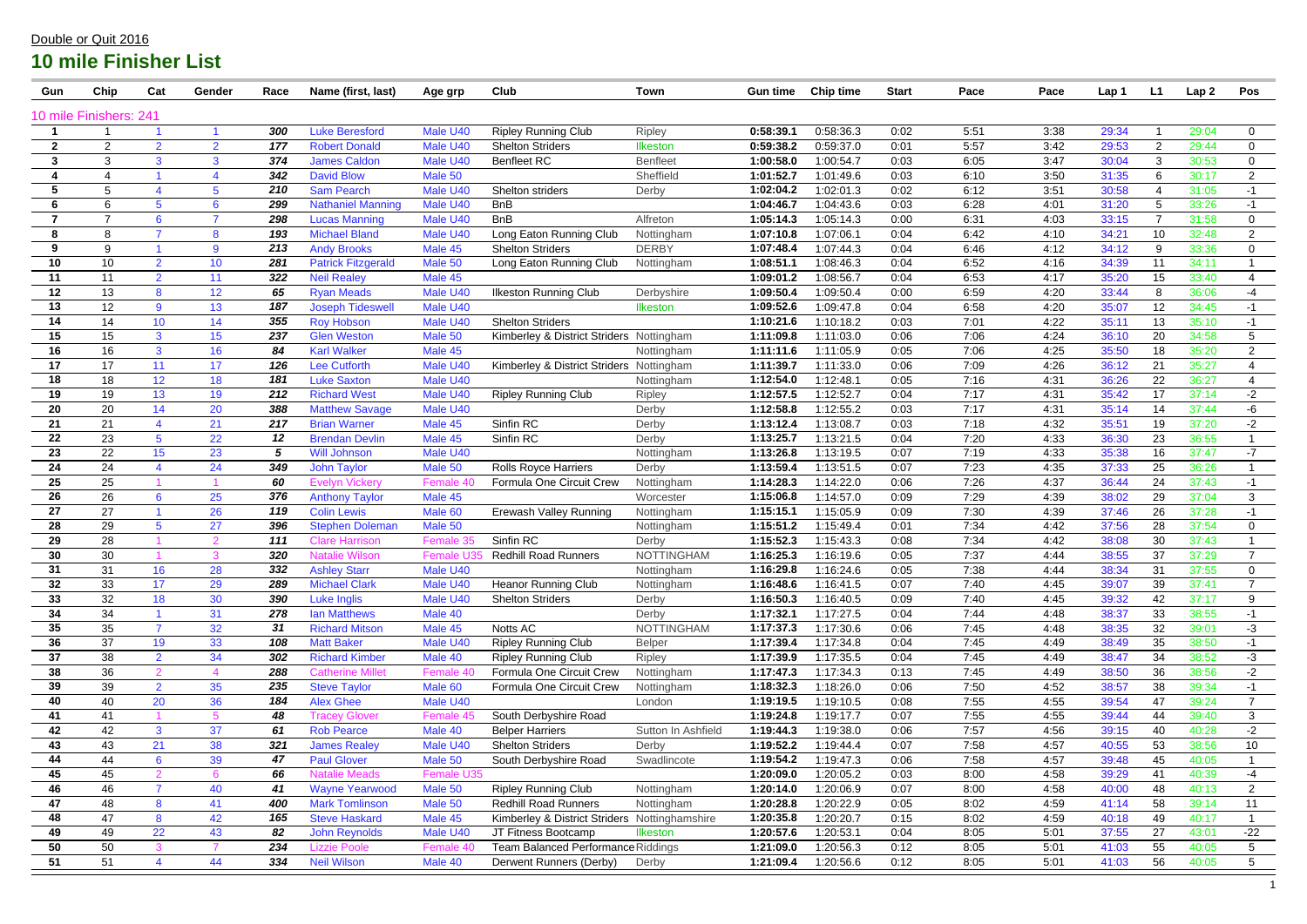| Gun | Chip | Cat             | Gender          | Race             | Name (first, last)           | Age grp          | Club                           | <b>Town</b>         | <b>Gun time</b> | <b>Chip time</b> | <b>Start</b> | Pace | Pace | Lap 1 | L <sub>1</sub> | Lap <sub>2</sub> | Pos            |
|-----|------|-----------------|-----------------|------------------|------------------------------|------------------|--------------------------------|---------------------|-----------------|------------------|--------------|------|------|-------|----------------|------------------|----------------|
| 52  | 52   | 5               | 45              | 295              | <b>Darren Bradley</b>        | Male 40          | <b>Shelton Striders</b>        | Derby               | 1:21:13.8       | 1:21:07.1        | 0:06         | 8:06 | 5:02 | 41:23 | 59             | 39:50            | $\overline{7}$ |
| 53  | 53   |                 | 46              | 369              | <b>Stuart Shipley</b>        | Male 55          | <b>Chesapeake Road Runners</b> | Derby               | 1:21:19.7       | 1:21:14.5        | 0:05         | 8:07 | 5:02 | 40:31 | 51             | 40:47            | $-2$           |
| 54  | 54   | $\Omega$        | 8               | 214              | <b>Rachel Shambrook</b>      | Female 35        | <b>Redhill Road Runners</b>    | Nottingham          | 1:21:33.9       | 1:21:25.7        | 0:08         | 8:08 | 5:03 | 41:39 | 63             | 39:54            | 9              |
| 55  | 55   | 23              | 47              | 122              | <b>Andy Moat</b>             | Male U40         | <b>Heanor Running Club</b>     | Alfreton            | 1:21:36.9       | 1:21:30.5        | 0:06         | 8:09 | 5:03 | 42:17 | 70             | 39:19            | 15             |
| 56  | 56   | 24              | 48              | 168              | <b>Ian Salt</b>              | Male U40         | <b>Heanor Running Club</b>     | Derby               | 1:21:37.0       | 1:21:31.7        | 0:05         | 8:09 | 5:03 | 42:17 | 69             | 39:19            | 13             |
| 57  | 57   | 9               | 49              | 243              | <b>Gary Price</b>            | Male 50          | South Derbyshire Road          | Burton upon Trent   | 1:21:40.8       | 1:21:33.8        | 0:07         | 8:09 | 5:04 | 40:19 | 50             | 41:21            | $-7$           |
| 58  | 58   | 3               | 9               | 362              | <b>Lisa Dovle</b>            | Female 35        | <b>Redhill Road Runners</b>    | <b>NOTTINGHAM</b>   | 1:21:46.4       | 1:21:37.5        | 0:08         | 8:09 | 5:04 | 41:39 | 64             | 40:07            | 6              |
| 59  | 59   | 10              | 50              | 24               | <b>David Greenwell</b>       | Male 50          | UKnetrunner.co.UK              | Nottingham          | 1:22:11.1       | 1:21:56.2        | 0:14         | 8:11 | 5:05 | 40:47 | 52             | 41:23            | $-7$           |
| 60  | 60   | 3               | 10 <sup>°</sup> | $\boldsymbol{2}$ | <b>Rachel Farrow</b>         | Female L         | <b>Shelton Striders</b>        | Derby               | 1:22:18.0       | :22:09.9         | 0:08         | 8:12 | 5:06 | 41:42 | 65             | 40:36            | 5              |
| 61  | 61   |                 | 11              | 148              | <b>Sarah Sutton</b>          | Female U         | <b>Team Derby Runner</b>       | Derby               | 1:22:20.0       | :22:12.5         | 0:07         | 8:13 | 5:06 | 41:43 | 66             | 40:36            | 5              |
| 62  | 62   |                 | 12 <sup>2</sup> | 269              | <b>Teresa Wood</b>           | Female 40        | Anytime Fitness Ilkeston       | Heanor              | 1:22:38.4       | :22:26.4         | 0:12         | 8:14 | 5:07 | 41:33 | 62             | 41:04            | $\overline{0}$ |
| 63  | 63   | 9               | 51              | 233              | <b>Dean Ward</b>             | Male 45          | <b>Shelton Striders</b>        | <b>DERBY</b>        | 1:22:39.1       | 1:22:27.7        | 0:11         | 8:14 | 5:07 | 41:33 | 61             | 41:05            | $-2$           |
| 64  | 64   | 6               | 52              | 97               | <b>Andrew Dodsley</b>        | Male 40          | <b>Rolls Royce Harriers</b>    | Derby               | 1:22:54.8       | :22:46.8         | 0:07         | 8:16 | 5:08 | 39:53 | 46             | 43:01            | $-18$          |
| 65  | 65   | 10 <sup>°</sup> | 53              | 379              | <b>Mick Nicholson</b>        | Male 45          | JT Fitness Bootcamp            | <b>ILKESTON</b>     | 1:22:56.0       | :22:49.9         | 0:06         | 8:16 | 5:08 | 40:56 | 54             | 41:59            | $-11$          |
| 66  | 66   | $\overline{2}$  | 54              | 185              | <b>David Darton</b>          | Male 55          | York Knavesmire Harriers       | York                | 1:23:17.6       | 1:23:06.0        | 0:11         | 8:18 | 5:09 | 42:45 | 80             | 40:31            | 14             |
| 67  | 67   | 2               | 13              | 114              | <b>Sharon Collins</b>        | Female 45        | Sinfin RC                      |                     | 1:23:48.4       | :23:38.6         | 0:09         | 8:21 | 5:11 | 42:05 | 68             | 41:42            | $\mathbf{1}$   |
| 68  | 68   | 25              | 55              | 191              | <b>Dave Stapleton</b>        | Male U40         |                                | Derby               | 1:23:49.5       | 1:23:43.0        | 0:06         | 8:22 | 5:12 | 43:01 | 83             | 40:48            | 15             |
| 69  | 69   | 11              | 56              | 156              | <b>Gary Bates</b>            | Male 45          | North Derbyshire RC            | <b>CHESTERFIELD</b> | 1:24:05.        | :23:55.2         | 0:09         | 8:23 | 5:12 | 43:50 | 86             | 40:15            | 17             |
| 70  | 70   | $5^{\circ}$     | 14              | 325              | <b>Claire Hill</b>           | Female 40        | Formula One Circuit Crew       | Nottingham          | 1:24:16.7       | 1:24:02.7        | 0:13         | 8:24 | 5:13 | 41:12 | 57             | 43:03            | $-13$          |
| 71  | 71   |                 | 15 <sub>1</sub> | 327              | <b>Heather Thornley</b>      | Female U         | <b>Redhill Road Runners</b>    | Nottingham          | 1:24:53.6       | 1:24:47.4        | 0:06         | 8:28 | 5:16 | 42:19 | 71             | 42:34            | $\overline{0}$ |
| 72  | 72   | 26              | 57              | 367              | <b>Paul Bell</b>             | Male U40         | <b>Heanor Running Club</b>     | <b>HEANOR</b>       | 1:25:16.4       | 1:25:10.1        | 0:06         | 8:31 | 5:17 | 42:24 | 72             | 42:51            | $\mathbf 0$    |
| 73  | 73   |                 | 16              | 392              | <b>Katy Murphy</b>           | <b>Female U3</b> | <b>Ilkeston Running Club</b>   | <b>Ilkeston</b>     | 1:25:22.6       | 1:25:14.6        | 0:08         | 8:31 | 5:17 | 42:32 | 76             | 42:50            | 3              |
| 74  | 74   |                 | 17              | 286              | <b>Louise Woollev</b>        | Female           | <b>Redhill Road Runners</b>    | Nottingham          | 1:25:27.1       | 1:25:18.9        | 0:08         | 8:31 | 5:18 | 42:31 | 75             | 42:55            | $\mathbf{1}$   |
| 75  | 75   | $\overline{7}$  | 58              | 113              | <b>Michael Collins</b>       | Male 40          | Sinfin RC                      | Derby               | 1:25:50.8       | 1:25:41.8        | 0:08         | 8:34 | 5:19 | 42:25 | 73             | 43:25            | $-2$           |
| 76  | 76   | 11              | 59              | 395              | <b>Dennis Holmes</b>         | Male 50          | <b>Ripley Running Club</b>     | Ripley              | 1:26:01.6       | 1:25:56.8        | 0:04         | 8:35 | 5:20 | 39:33 | 43             | 46:28            | $-33$          |
| 77  | 78   | 12 <sub>2</sub> | 60              | 190              | <b>Mark Shaw</b>             | Male 45          | Holme Pierrepont Running       | Nottingham          | 1:26:25.9       | 1:26:18.3        | 0:07         | 8:37 | 5:21 | 42:37 | 79             | 43:48            | $\overline{2}$ |
| 78  | 77   |                 | 18              | 285              | <b>Alison Cardwell</b>       | Female 50        | <b>Styal Running Club</b>      | Cheshire            | 1:26:29.9       | :26:14.9         | 0:15         | 8:37 | 5:21 | 44:02 | 89             | 42:27            | 11             |
| 79  | 79   |                 | 19              | 357              | <b>Sarah Holmes</b>          | Female I         | <b>Belper Harriers</b>         | Belper              | 1:26:36.8       | 1:26:30.1        | 0:06         | 8:39 | 5:22 | 42:29 | 74             | 44:07            | $-5$           |
| 80  | 80   | 6               | 20              | 252              | <b>Emma Thornelov</b>        | Female 40        | North Derbyshire RC            | Chesterfield        | 1:26:42.8       | 1:26:32.2        | 0:10         | 8:39 | 5:22 | 43:51 | 87             | 42:50            | $\overline{7}$ |
| 81  | 82   | 27              | 61              | 135              | <b>David Stevenson</b>       | Male U40         |                                | Nottingham          | 1:26:49.2       | 1:26:40.0        | 0:09         | 8:40 | 5:23 | 42:32 | 77             | 44:16            | -4             |
| 82  | 81   | 28              | 62              | 336              | <b>Shaun Wright</b>          | Male U40         |                                | <b>NOTTINGHAM</b>   | 1:26:52.4       | 1:26:39.5        | 0:12         | 8:39 | 5:23 | 42:33 | 78             | 44:19            | -4             |
| 83  | 83   |                 | 21              | 363              | <b>Karen Wood</b>            | Female 35        |                                | Beeston             | 1:27:01.8       | 1:26:49.0        | 0:12         | 8:40 | 5:23 | 44:01 | 88             | 43:00            | 5              |
| 84  | 84   |                 | 22              | 14               | <b>Liz Phillips</b>          | Female 45        | <b>Shelton Striders</b>        | Ashbourne           | 1:27:26.0       | 1:27:16.8        | 0:09         | 8:43 | 5:25 | 44:47 | 94             | 42:38            | 10             |
| 85  | 85   | 13 <sup>°</sup> | 63              | 223              | <b>Neil Walker</b>           | Male 45          | Formula One Circuit Crew       | Nottingham          | 1:27:47.3       | 1:27:30.8        | 0:16         | 8:45 | 5:26 | 44:20 | 91             | 43:26            | 6              |
| 86  | 86   |                 | 23              | 143              | <b>Kirsty Fairbairn-wint</b> | Female U3        | <b>Mansfield Harriers</b>      | Mansfield           | 1:27:49.4       | 1:27:33.3        | 0:16         | 8:45 | 5:26 | 42:47 | 81             | 45:01            | $-5$           |
| 87  | 87   |                 | 24              | 22               | <b>Jennifer Price</b>        | Female 35        | Rebel runners                  | Nottingham          | 1:27:50.5       | 1:27:34.1        | 0:16         | 8:45 | 5:26 | 42:48 | 82             | 45:01            | $-5$           |
| 88  | 88   | 8               | 64              | 196              | <b>Paul Sherlock</b>         | Male 40          |                                | Nottingham          | 1:28:05.4       | 1:27:58.2        | 0:07         | 8:47 | 5:27 | 43:42 | 85             | 44:23            | $-3$           |
| 89  | 89   | 12 <sub>2</sub> | 65              | 305              | <b>Damian Cowlishaw</b>      | Male 50          | Long Eaton Running Club        | Nottingham          | 1:28:18.6       | 1:28:05.7        | 0:12         | 8:48 | 5:28 | 45:25 | 101            | 42:53            | 12             |
| 90  | 90   | 9               | 25              | 34               | <b>Becky Summerfield</b>     | Female U35       |                                | Ilkeston            | 1:28:29.0       | 1:28:15.4        | 0:13         | 8:49 | 5:29 | 44:17 | 90             | 44:11            | $\mathbf 0$    |
| 91  | 91   | 10 <sup>°</sup> | 26              | 162              | <b>Katie Alexander</b>       | <b>Female U3</b> | Strideout                      | Sheffield           | 1:28:30.3       | 1:28:17.0        | 0:13         | 8:49 | 5:29 | 46:12 | 111            | 42:18            | 20             |
| 92  | 92   | 11              | 27              | 335              | <b>Sahra McCabe</b>          | <b>Female U</b>  | <b>Team Derby Runner</b>       | Castle Donington    | 1:28:33.5       | 1:28:25.9        | 0:07         | 8:50 | 5:29 | 41:43 | 67             | 46:50            | $-25$          |
| 93  | 93   | 14              | 66              | 270              | <b>Michael Wood</b>          | Male 45          | Anytime Fitness Ilkeston       | Heanor              | 1:28:46.8       | 1:28:38.6        | 0:08         | 8:51 | 5:30 | 43:20 | 84             | 45:26            | -9             |
| 94  | 94   |                 | 28              | 236              | <b>Dione Peel</b>            | Female 35        | Long Eaton Running Club        | Long Eaton          | 1:28:56.0       | 1:28:42.7        | 0:13         | 8:52 | 5:30 | 46:28 | 115            | 42:27            | 21             |
| 95  | 95   | 29              | 67              | 350              | <b>Paul Bentley</b>          | Male U40         | <b>Barrow Runners</b>          | Barrow up-on Soar   | 1:29:21.1       | 1:29:02.7        | 0:18         | 8:54 | 5:31 | 46:02 | 109            | 43:18            | 14             |
| 96  | 96   | 9               | 68              | 306              | <b>Michael Drury</b>         | Male 40          | <b>Redhill Road Runners</b>    | Arnold              | 1:29:31.0       | 1:29:15.1        | 0:15         | 8:55 | 5:32 | 44:47 | 93             | 44:44            | $-3$           |
| 97  | 97   | 8               | 29              | 315              | <b>Shells Cook</b>           | Female 35        |                                | <b>BURTON JOYCE</b> | 1:29:43.3       | 1:29:35.6        | 0:07         | 8:57 | 5:34 | 45:00 | 96             | 44:42            | $-1$           |
| 98  | 99   | 9               | 30              | 347              | <b>Jane Harris</b>           | Female 35        | <b>Erewash Valley Running</b>  | Sandiacre           | 1:29:51.7       | 1:29:38.7        | 0:12         | 8:57 | 5:34 | 46:43 | 120            | 43:08            | 22             |
| 99  | 98   |                 | 31              | $\mathbf{1}$     | <b>Michelle Yates</b>        | Female 45        | <b>Redhill Road Runners</b>    | Redhill             | 1:29:55.6       | 1:29:38.0        | 0:17         | 8:57 | 5:34 | 45:21 | 100            | 44:33            | $\mathbf{1}$   |
| 100 | 100  |                 | 32              | 192              | <b>Michele Noble</b>         | Female 40        | Holme Pierrepont Running       | Nottingham          | 1:30:09.5       | 1:29:58.0        | 0:11         | 8:59 | 5:35 | 44:21 | 92             | 45:48            | -8             |
| 101 | 101  | $\mathbf{3}$    | 69              | 205              | <b>Mark Jackson</b>          | Male 55          | <b>Matlock Athletic Club</b>   | Youlgrave           | 1:30:17.3       | 1:30:04.0        | 0:13         | 9:00 | 5:35 | 44:54 | 95             | 45:23            | -6             |
| 102 | 103  | 10 <sup>°</sup> | 33              | 102              | <b>Catherine Newton</b>      | Female 35        |                                | Leicester           | 1:30:42.7       | 1:30:29.9        | 0:12         | 9:02 | 5:37 | 45:39 | 104            | 45:02            | $\overline{2}$ |
| 103 | 104  | 15              | 70              | 101              | <b>Matthew Henning</b>       | Male 45          | <b>Shelton Striders</b>        | Sandiacre           | 1:30:42.7       | 1:30:33.4        | 0:09         | 9:03 | 5:37 | 45:09 | 97             | 45:33            | -6             |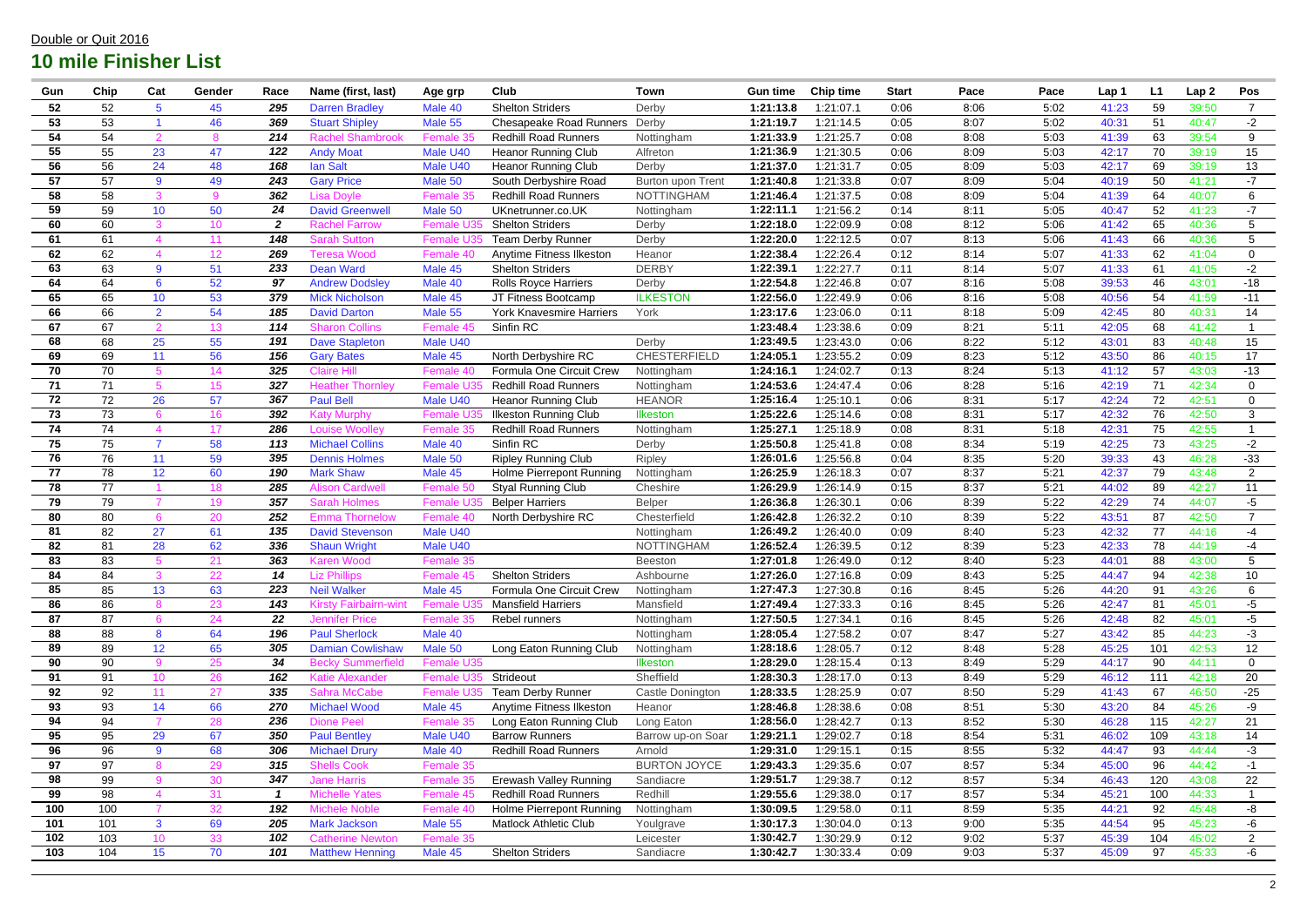| Gun        | Chip       | Cat             | Gender   | Race       | Name (first, last)                         | Age grp                | <b>Club</b>                       | <b>Town</b>              | <b>Gun time</b>       | <b>Chip time</b>       | <b>Start</b> | Pace         | Pace         | Lap 1          | L1         | Lap <sub>2</sub> | Pos             |
|------------|------------|-----------------|----------|------------|--------------------------------------------|------------------------|-----------------------------------|--------------------------|-----------------------|------------------------|--------------|--------------|--------------|----------------|------------|------------------|-----------------|
| 104        | 102        |                 | 71       | 77         | <b>Richard Fildes</b>                      | Male 55                | Sinfin RC                         |                          | 1:30:45.0             | 1:30:21.4              | 0:23         | 9:02         | 5:36         | 49:01          | 140        | 41:43            | 36              |
| 105        | 105        | 3 <sup>1</sup>  | 72       | 313        | <b>David Hicken</b>                        | Male <sub>60</sub>     | North Derbyshire RC               | Chesterfield             | 1:31:01.1             | 1:30:51.2              | 0:09         | 9:05         | 5:38         | 45:39          | 103        | 45:21            | $-2$            |
| 106        | 107        | 30              | 73       | 337        | <b>Tim Staniforth</b>                      | Male U40               |                                   | Derby                    | 1:31:06.9             | 1:30:58.0              | 0:08         | 9:05         | 5:39         | 45:52          | 108        | 45:13            | $\overline{2}$  |
| 107        | 108        |                 | 34       | 224        | <b>Eleanor Robinson</b>                    | Female 60-             | <b>Ripley Running Club</b>        | Alfreton                 | 1:31:12.5             | 1:31:02.7              | 0:09         | 9:06         | 5:39         | 45:26          | 102        | 45:46            | $-5$            |
| 108        | 106        | 12 <sup>°</sup> | 35       | 174        | <b>Jessica Dobson</b>                      | <b>Female U35</b>      |                                   | Nottingham               | 1:31:14.8             | 1:30:56.5              | 0:18         | 9:05         | 5:39         | 46:15          | 112        | 44:59            | 4               |
| 109        | 109        | 31              | 74       | 13         | <b>Robert Softley</b>                      | Male U40               | <b>Chesapeake Road Runners</b>    | Derby                    | 1:31:19.1             | 1:31:14.2              | 0:04         | 9:07         | 5:40         | 41:30          | 60         | 49:48            | $-49$           |
| 110        | 110        | 10 <sup>°</sup> | 75       | 345        | <b>Simon Bray</b>                          | Male 40                | Sinfin RC                         | Derby                    | 1:31:34.3             | 1:31:22.5              | 0:11         | 9:08         | 5:40         | 45:11          | 99         | 46:22            | $-11$           |
| 111        | 111        | 13              | 36       | 123        | <b>Michelle Tilbury</b>                    | <b>Female U3</b>       | Kimberley & District Striders     | Nottingham               | 1:31:38.8             | 1:31:25.5              | 0:13         | 9:08         | 5:40         | 45:48          | 106        | 45:50            | $-5$            |
| 112        | 113        | 13              | 76       | 338        | <b>Trevor Stephenson</b>                   | Male 50                |                                   | Mansfield                | 1:31:43.2             | 1:31:36.4              | 0:06         | 9:09         | 5:41         | 45:10          | 98         | 46:32            | $-14$           |
| 113        | 112        | 32              | 77       | 249        | <b>Daniel Howe</b>                         | Male U40               |                                   | Castleford               | 1:31:50.2             | 1:31:34.9              | 0:15         | 9:09         | 5:41         | 46:26          | 114        | 45:23            |                 |
| 114        | 114        | 33              | 78       | 178        | <b>Andrew Brown</b>                        | Male U40               |                                   | Derbyshire               | 1:32:01.8             | 1:31:45.4              | 0:16         | 9:10         | 5:42         | 47:18          | 127        | 44:43            | 13              |
| 115        | 115        | 2               | 37       | 385        | <b>Bev Barnes</b>                          | Female 50              | <b>Redhill Road Runners</b>       | Nottingham               | 1:32:32.6             | 1:32:24.1              | 0:08         | 9:14         | 5:44         | 47:04          | 124        | 45:28            | 9               |
| 116        | 116        | 11              | 79       | 109        | <b>Gareth Tomlinson</b>                    | Male 40                | <b>Wreake Runners</b>             | Rothley                  | 1:33:00.5             | 1:32:43.4              | 0:17         | 9:16         | 5:45         | 54:43          | 200        | 38:16            | 84              |
| 117        | 117        | $\mathcal{P}$   | 38       | 375        | Liz Stillo                                 | Female 60              | Derbyshire Dynamos                | Chinley                  | 1:33:06.5             | 1:32:49.5              | 0:17         | 9:16         | 5:46         | 46:45          | 121        | 46:21            | 4               |
| 118        | 118        | 11              | 39       | 311        | <b>Helen Joy</b>                           | Female 35              | <b>Team Derby Runner</b>          | Derby                    | 1:33:08.7             | 1:32:51.8              | 0:16         | 9:17         | 5:46         | 47:53          | 131        | 45:15            | 13              |
| 119        | 119        | 16              | 80       | 310        | <b>Darren Wilson</b>                       | Male 45                | <b>Team Derby Runner</b>          | Derby                    | 1:33:09.7             | 1:32:52.6              | 0:17         | 9:17         | 5:46         | 47:53          | 130        | 45:16            | 11              |
| 120        | 120        |                 | 40       | 307        | <b>Jane Hudson</b>                         | Female 50              | Long Eaton Running Club           | Derby                    | 1:33:19.3             | 1:33:05.3              | 0:13         | 9:18         | 5:47         | 47:13          | 125        | 46:05            | 5               |
| 121        | 121        | 17              | 81       | 124        | <b>Matthew Whitmill</b>                    | Male 45                | Kimberley & District Striders     |                          | 1:33:37.9             | 1:33:22.2              | 0:15         | 9:20         | 5:48         | 46:45          | 122        | 46:52            |                 |
| 122        | 122        | 12 <sup>°</sup> | 82       | 20         | <b>Dean Osborne</b>                        | Male 40                | <b>Team Derby Runner</b>          | Spondon                  | 1:33:40.8             | 1:33:33.6              | 0:07         | 9:21         | 5:48         | 46:41          | 116        | 46:59            | -6              |
| 123        | 123        | 8               | 41       | 284        | <b>Sheena Parry</b>                        | Female 40              | Team Derby Runner                 | Long Eaton               | 1:33:41.7             | 1:33:33.7              | 0:07         | 9:21         | 5:48         | 46:41          | 117        | 46:59            | -6              |
| 124        | 124        |                 | 83       | 317        | <b>Steve Ebbage</b>                        | Male 60                | Rushcliffe AC                     | Nott'm                   | 1:33:49.9             | 1:33:39.1              | 0:10         | 9:21         | 5:49         | 47:02          | 123        | 46:47            | $-1$            |
| 125        | 125        | 18              | 84       | 226        | <b>Stuart Baird</b>                        | Male 45                |                                   | Nottingham               | 1:33:58.1             | 1:33:43.9              | 0:14         | 9:22         | 5:49         | 45:45          | 105        | 48:12            | $-20$           |
| 126        | 126        | 14              | 85       | 186        | <b>Colin Lea</b>                           | Male 50                | <b>York Knavesmire Harriers</b>   |                          | 1:34:22.2             | 1:34:09.4              | 0:12         | 9:24         | 5:51         | 49:59          | 149        | 44:22            | 23              |
| 127        | 127        | 9               | 42       | 59         | Daniella Wood                              | Female 40              | <b>Erewash Valley Running</b>     | Nottingham               | 1:34:26.8             | 1:34:14.9              | 0:11         | 9:25         | 5:51         | 47:32          | 128        | 46:54            | $\overline{1}$  |
| 128        | 128        | 34              | 86       | 251        | <b>Kyle Jones</b>                          | Male U40               |                                   | Alfreton                 | 1:34:34.5             | 1:34:25.8              | 0:08         | 9:26         | 5:52         | 45:49          | 107        | 48:45            | $-21$           |
| 129<br>130 | 129        | 35              | 87       | 329<br>164 | <b>Ben Mycock</b>                          | Male U40               |                                   |                          | 1:34:35.7             | 1:34:29.4              | 0:06         | 9:26         | 5:52         | 46:43          | 119        | 47:52            | $-10$           |
| 131        | 130<br>131 | 36<br>14        | 88<br>43 | 67         | <b>Phill Brown</b><br><b>Sara Harrison</b> | Male U40<br>Female U35 |                                   | Nottingham<br>Nottingham | 1:35:16.4<br>1:35:46. | 1:35:02.4<br>1:35:31.5 | 0:14<br>0:14 | 9:30<br>9:33 | 5:54<br>5:56 | 47:15<br>46:43 | 126<br>118 | 48:01<br>49:03   | $-4$<br>$-13$   |
| 132        | 132        | 15              | 44       | 52         | <b>Holly McCain</b>                        | Female U3              | <b>Notts Women Runners</b>        | Nottingham               | 1:36:18.7             | 1:36:04.6              | 0:14         | 9:36         | 5:58         | 49:06          | 141        | 47:12            | 9               |
| 133        | 134        | $5^{\circ}$     | 45       | 366        | <b>Elaine Clifford</b>                     | Female 45              | <b>Notts Women Runners</b>        | Nottingham               | 1:36:59.8             | 1:36:43.8              | 0:15         | 9:40         | 6:00         | 49:33          | 143        | 47:26            | 10              |
| 134        | 133        |                 | 89       | 96         | <b>Derek Brailsford</b>                    | Male 65+               | <b>Crawley Saints and Sinners</b> | Nottingham               | 1:37:03.5             | 1:36:39.5              | 0:23         | 9:39         | 6:00         | 49:55          | 148        | 47:07            | 14              |
| 135        | 135        | 16              | 46       | 88         | <b>Sarah Callaway</b>                      | Female U35             |                                   | Nottingham               | 1:37:10.7             | 1:36:56.4              | 0:14         | 9:41         | 6:01         | 46:24          | 113        | 50:46            | $-22$           |
| 136        | 138        |                 | 47       | 38         | <b>Amanda McLeod</b>                       | Female 45              |                                   |                          | 1:37:30.7             | 1:37:20.8              | 0:09         | 9:44         | 6:02         | 48:13          | 134        | 49:17            | $-2$            |
| 137        | 139        | 10 <sup>°</sup> | 48       | 356        | <b>Sara-Jane Nuttall</b>                   | Female 40              |                                   |                          | 1:37:31.0             | 1:37:21.0              | 0:10         | 9:44         | 6:02         | 48:13          | 135        | 49:17            | $-2$            |
| 138        | 137        | 11              | 49       | 378        | <b>Sarah Viaene</b>                        | Female 40              |                                   | Heanor                   | 1:37:33.7             | 1:37:16.6              | 0:17         | 9:43         | 6:02         | 49:27          | 142        | 48:06            | 4               |
| 139        | 136        | 13              | 90       | 155        | <b>Mel Wilson</b>                          | Male 40                |                                   | <b>NOTTINGHAM</b>        | 1:37:33.8             | 1:37:15.0              | 0:18         | 9:43         | 6:02         | 47:51          | 129        | 49:42            | $-10$           |
| 140        | 140        | $\overline{7}$  | 50       | 175        | <b>Susan Coleman</b>                       | Female 45              |                                   | Heanor                   | 1:37:42.5             | 1:37:25.5              | 0:17         | 9:44         | 6:03         | 49:44          | 145        | 47:57            | $5\phantom{.0}$ |
| 141        | 141        | 12 <sup>°</sup> | 51       | 43         | <b>Karen Calladine</b>                     | Female 35              | Fetch Everyone                    | Mansfield                | 1:37:48.4             | 1:37:28.8              | 0:19         | 9:44         | 6:03         | 48:29          | 136        | 49:18            | $-5$            |
| 142        | 142        | 13              | 52       | 229        | <b>Helen Clarke</b>                        | Female 35              | Formula One Circuit Crew          | Nottingham               | 1:37:57.9             | 1:37:42.6              | 0:15         | 9:46         | 6:04         | 47:57          | 132        | 50:00            | $-10$           |
| 143        | 143        | 17              | 53       | 397        | <b>Rachel Scott</b>                        | Female U35             |                                   | Alfreton                 | 1:38:02.5             | 1:37:53.6              | 0:08         | 9:47         | 6:04         | 48:09          | 133        | 49:53            | $-10$           |
| 144        | 144        | 14              | 54       | 258        | <b>Angela Miller</b>                       | Female 35              | <b>Team Derby Runner</b>          | Derby                    | 1:38:12.7             | 1:37:56.7              | 0:16         | 9:47         | 6:05         | 49:45          | 146        | 48:27            | $2^{\circ}$     |
| 145        | 145        | 12 <sup>°</sup> | 55       | 55         | <b>Jo Walker</b>                           | Female 40              | <b>Mansfield Harriers</b>         | Nottingham               | 1:38:19.1             | 1:38:10.8              | 0:08         | 9:49         | 6:06         | 50:29          | 156        | 47:49            | 11              |
| 146        | 146        | 18              | 56       | 276        | <b>Liz Spinks</b>                          | Female U3              | <b>Notts Women Runners</b>        | Nottingham               | 1:38:53.4             | 1:38:34.4              | 0:19         | 9:51         | 6:07         | 50:44          | 160        | 48:08            | 14              |
| 147        | 147        | 19              | 57       | 291        | Abi Pascoe                                 | <b>Female U35</b>      | <b>Notts Women Runners</b>        |                          | 1:39:22.4             | 1:39:10.4              | 0:12         | 9:55         | 6:09         | 49:50          | 147        | 49:31            | $\mathbf 0$     |
| 148        | 148        | $\overline{2}$  | 91       | 121        | <b>Ken Smedley</b>                         | Male 65+               | Jog Derbyshire Rutland            | Nottingham               | 1:39:22.5             | 1:39:11.9              | 0:10         | 9:55         | 6:09         | 51:08          | 169        | 48:13            | 21              |
| 149        | 150        | 5 <sup>5</sup>  | 92       | 137        | <b>David Richards</b>                      | Male 55                | Formula One Circuit Crew          |                          | 1:39:28.4             | 1:39:15.6              | 0:12         | 9:55         | 6:10         | 46:03          | 110        | 53:24            | $-39$           |
| 150        | 149        | $\mathbf{3}$    | 58       | 204        | <b>Tessa Brough</b>                        | Female 60-             | <b>Matlock Athletic Club</b>      | Youlgrave                | 1:39:29.6             | 1:39:15.1              | 0:14         | 9:55         | 6:10         | 48:49          | 138        | 50:40            | $-12$           |
| 151        | 151        | 20              | 59       | 277        | <b>Lyndsey Wright</b>                      | <b>Female U35</b>      | <b>Notts Women Runners</b>        | Nottingham               | 1:39:53.7             | 1:39:35.1              | 0:18         | 9:57         | 6:11         | 50:44          | 161        | 49:08            | 10 <sup>°</sup> |
| 152        | 152        | 15              | 60       | 103        | Sallyann Bingham                           | Female 35              |                                   | Sheffield                | 1:40:05.2             | 1:39:54.5              | 0:10         | 9:59         | 6:12         | 49:44          | 144        | 50:20            | -8              |
| 153        | 153        | 16              | 61       | 146        | <b>Jo Severn</b>                           | Female 35              |                                   | <b>Ilkeston</b>          | 1:40:15.2             | 1:39:59.6              | 0:15         | 9:59         | 6:12         | 48:33          | 137        | 51:41            | $-16$           |
| 154        | 155        | 13              | 62       | 134        | <b>Rebecca Crossley</b>                    | Female 40              | UKnetrunner.co.UK                 | Derby                    | 1:40:25.7             | 1:40:15.2              | 0:10         | 10:01        | 6:13         | 50:08          | 151        | 50:17            | $-3$            |
| 155        | 154        | 14              | 63       | 365        | <b>Kate Williams</b>                       | Female 40              | <b>Redhill Road Runners</b>       | <b>NOTTINGHAM</b>        | 1:40:33.5             | 1:40:13.5              | 0:20         | 10:01        | 6:13         | 51:33          | 171        | 49:00            | 16              |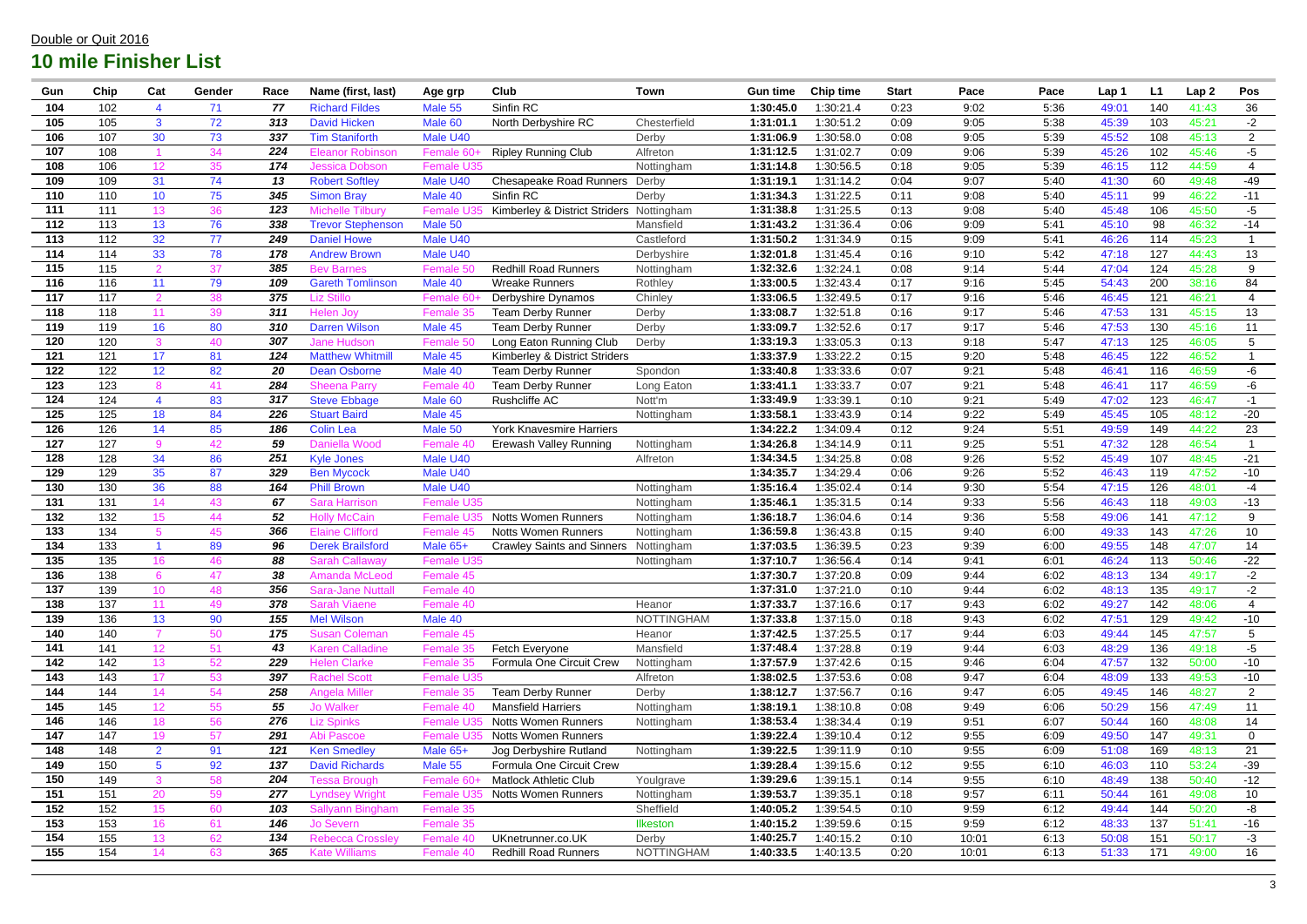| Gun | Chip | Cat              | Gender | Race | Name (first, last)            | Age grp           | Club                            | <b>Town</b>           | <b>Gun time</b> | <b>Chip time</b> | <b>Start</b> | Pace  | Pace | Lap 1 | L1  | Lap <sub>2</sub> | Pos                  |
|-----|------|------------------|--------|------|-------------------------------|-------------------|---------------------------------|-----------------------|-----------------|------------------|--------------|-------|------|-------|-----|------------------|----------------------|
| 156 | 156  | 17               | 64     | 239  | <b>Nicola Photiou</b>         | Female 35         | Erewash Valley Running          | Nottingham            | 1:40:46.4       | 1:40:35.1        | 0:11         | 10:03 | 6:15 | 50:22 | 154 | 50:24            | $-2$                 |
| 157 | 157  |                  | 65     | 51   | <b>Dawn Morley</b>            | Female 50         | <b>Fitness Matters</b>          | SUTTON-IN-ASHFIE      | 1:40:58.9       | 1:40:38.7        | 0:20         | 10:03 | 6:15 | 50:23 | 155 | 50:35            | $-2$                 |
| 158 | 158  |                  | 66     | 240  | <b>Melanie Cenev</b>          | Female 50         | <b>Mansfield Harriers</b>       | Mansfield             | 1:41:01.5       | 1:40:52.5        | 0:08         | 10:05 | 6:16 | 50:41 | 159 | 50:19            |                      |
| 159 | 159  | 19               | 93     | 100  | <b>Shaun Borrill</b>          | Male 45           | Long Eaton Running Club         | Nottingham            | 1:41:22.0       | 1:41:01.8        | 0:20         | 10:06 | 6:16 | 50:54 | 165 | 50:27            | 6                    |
| 160 | 160  | 37               | 94     | 35   | <b>Oliver Tupman</b>          | Male U40          |                                 |                       | 1:41:37.6       | 1:41:23.1        | 0:14         | 10:08 | 6:17 | 50:14 | 153 | 51:23            | $-7$                 |
| 161 | 161  | 18               | 67     | 381  | <b>Sara Nairn</b>             | Female 35         | <b>Notts Women Runners</b>      | Nottingham            | 1:41:59.5       | 1:41:41.9        | 0:17         | 10:10 | 6:19 | 51:48 | 176 | 50:10            | 15                   |
| 162 | 162  | 15 <sub>15</sub> | 68     | 383  | <b>Rachel Moore</b>           | Female 40         | <b>Notts Women Runners</b>      | Nottingham            | 1:41:59.6       | 1:41:42.2        | 0:17         | 10:10 | 6:19 | 51:48 | 175 | 50:10            | 13                   |
| 163 | 164  | 21               | 69     | 316  | Nikki Dunbar                  | Female U3         | <b>Heanor Running Club</b>      | <b>Ilkeston</b>       | 1:42:28.4       | 1:42:17.9        | 0:10         | 10:13 | 6:21 | 50:53 | 163 | 51:34            | $\mathbf 0$          |
| 164 | 163  | 20               | 95     | 221  | <b>Michael Abrahams</b>       | Male 45           | <b>Buxton &amp; District AC</b> | <b>High Peak</b>      | 1:42:31.3       | 1:42:07.7        | 0:23         | 10:12 | 6:20 | 51:24 | 170 | 51:06            | 6                    |
| 165 | 165  | 8                | 70     | 3    | <b>Jackie Smith</b>           | Female 45         | Notts Women Runners             | Nottingham            | 1:42:34.4       | 1:42:19.4        | 0:15         | 10:13 | 6:21 | 51:45 | 173 | 50:49            | 8                    |
| 166 | 166  | 16               | 71     | 387  | <b>Vicki Street</b>           | Female 40         | North Derbyshire RC             | Chesterfield          | 1:42:35.2       | :42:24.0         | 0:11         | 10:14 | 6:21 | 51:05 | 167 | 51:29            |                      |
| 167 | 167  | 9                | 72     | 211  | <b>Sue Davenport</b>          | Female 45         | North Derbyshire RC             | Chesterfield          | 1:42:35.4       | 1:42:25.0        | 0:10         | 10:14 | 6:21 | 51:04 | 166 | 51:31            | $-1$                 |
| 168 | 170  | 17               | 73     | 296  | <b>Esther Davey</b>           | Female 40         |                                 | Nottingham            | 1:42:42.3       | 1:42:36.7        | 0:05         | 10:15 | 6:22 | 50:53 | 162 | 51:48            | -6                   |
| 169 | 168  | 18               | 74     | 36   | <b>Kerry Zyngiel</b>          | Female 40         | Ashbourne RC                    | Ashbourne             | 1:42:47.9       | 1:42:33.0        | 0:14         | 10:15 | 6:22 | 51:35 | 172 | 51:12            | 3                    |
| 170 | 169  | 22               | 75     | 199  | <b>Clare Biddle</b>           | <b>Female U3</b>  | <b>Notts Women Runners</b>      | Nottingham            | 1:42:51.8       | 1:42:35.2        | 0:16         | 10:15 | 6:22 | 51:47 | 174 | 51:04            | 4                    |
| 171 | 171  |                  | 76     | 323  | Tracy Critchlow               | Female 50         | Derbyshire Dynamos              | <b>HIGH PEAK</b>      | 1:43:00.8       | :42:44.3         | 0:16         | 10:16 | 6:23 | 50:35 | 157 | 52:25            | $-14$                |
| 172 | 172  |                  | 77     | 131  | <b>Alison Woodrow</b>         | Female 50         | Woodthorpe Huffers &            | Nottingham            | 1:43:04.6       | 1:42:53.0        | 0:11         | 10:17 | 6:23 | 50:39 | 158 | 52:24            | $-14$                |
| 173 | 173  |                  | 78     | 72   | <b>Zarana Dickinsor</b>       | Female 50         | <b>Chasewater Runners</b>       | Walsall               | 1:43:32.2       | 1:43:25.9        | 0:06         | 10:20 | 6:25 | 50:54 | 164 | 52:37            | -9                   |
| 174 | 174  | 38               | 96     | 265  | Leigh Burgin                  | Male U40          | Anytime Fitness Ilkeston        | <b>Ilkeston</b>       | 1:44:02.        | 1:43:44.4        | 0:17         | 10:22 | 6:26 | 48:58 | 139 | 55:03            | $-35$                |
| 175 | 175  | 9                | 79     | 326  | <b>Alyson Woodcock</b>        | Female 50         |                                 | Derby                 | 1:44:24.8       | 1:44:09.0        | 0:15         | 10:24 | 6:28 | 51:52 | 177 | 52:32            | $\overline{2}$       |
| 176 | 176  | 21               | 97     | 368  | <b>Andrew Bradley</b>         | Male 45           | <b>Redhill Road Runners</b>     | Nottingham            | 1:44:29.9       | 1:44:11.7        | 0:18         | 10:25 | 6:28 | 50:00 | 150 | 54:29            | $-26$                |
| 177 | 178  | 14               | 98     | 343  | <b>Matthew Quinney</b>        | Male 40           |                                 | Ilkeston              | 1:44:41.1       | 1:44:35.3        | 0:05         | 10:27 | 6:29 | 50:11 | 152 | 54:29            | $-25$                |
| 178 | 177  | 23               | 80     | 380  | <b>Helen Lovegrove</b>        | <b>Female U35</b> |                                 | Derby                 | 1:44:47.9       | 1:44:32.3        | 0:15         | 10:27 | 6:29 | 51:53 | 178 | 52:54            | $\mathbf 0$          |
| 179 | 180  | 10 <sup>°</sup>  | 81     | 372  | Paula Argyle                  | Female 50         | <b>Redhill Road Runners</b>     | Nottingham            | 1:45:26.5       | 1:45:08.6        | 0:17         | 10:30 | 6:32 | 52:25 | 180 | 53:00            | $\blacktriangleleft$ |
| 180 | 179  | 19               | 82     | 373  | Tamzin Yates                  | Female 40         | <b>Redhill Road Runners</b>     | Nottingham            | 1:45:26.6       | :45:08.5         | 0:18         | 10:30 | 6:31 | 52:26 | 181 | 53:00            |                      |
| 181 | 181  |                  | 83     | 136  | <b>Lorraine Varney</b>        | Female 55         | Formula One Circuit Crew        | Nottingham            | 1:45:28.6       | 1:45:13.1        | 0:15         | 10:31 | 6:32 | 51:06 | 168 | 54:21            | $-13$                |
| 182 | 182  | 19               | 84     | 150  | <b>Hannah Standing</b>        | Female 35         |                                 | <b>Melton Mowbray</b> | 1:46:14.3       | 1:46:00.7        | 0:13         | 10:36 | 6:35 | 52:06 | 179 | 54:07            | $-3$                 |
| 183 | 183  | 20               | 85     | 56   | Jacqui Brookes                | Female 35         | <b>Notts Women Runners</b>      | Nottingham            | 1:46:43.0       | 1:46:25.7        | 0:17         | 10:38 | 6:36 | 53:00 | 183 | 53:42            | $\overline{0}$       |
| 184 | 184  | 21               | 86     | 58   | <b>Laura Burton</b>           | Female 35         |                                 | Nottingham            | 1:46:43.3       | 1:46:26.4        | 0:16         | 10:38 | 6:36 | 53:04 | 184 | 53:38            | $\overline{0}$       |
| 185 | 185  | 24               | 87     | 144  | Laura Harman                  | <b>Female U3</b>  | <b>Notts Women Runners</b>      | Nottingham            | 1:46:45.2       | 1:46:34.9        | 0:10         | 10:39 | 6:37 | 52:41 | 182 | 54:03            | $-3$                 |
| 186 | 186  | 25               | 88     | 280  | <b>Emma Ancliff</b>           | <b>Female U35</b> |                                 | Derbyshire            | 1:47:29.0       | 1:47:12.3        | 0:16         | 10:43 | 6:39 | 54:04 | 192 | 53:24            | 6                    |
| 187 | 187  | 39               | 99     | 273  | <b>James Slater</b>           | Male U40          | <b>Smalley Road Runners</b>     | Nottingham            | 1:47:42.0       | 1:47:23.9        | 0:18         | 10:44 | 6:40 | 55:06 | 206 | 52:35            | 19                   |
| 188 | 188  | 26               | 89     | 279  | Rebecca Greensmith Female U35 |                   |                                 | Nottingham            | 1:47:45.5       | 1:47:29.8        | 0:15         | 10:44 | 6:40 | 54:04 | 193 | 53:40            | 5                    |
| 189 | 190  |                  | 90     | 154  | <b>Lesley Pymm</b>            | Female 60         | <b>Bournville Harriers</b>      | Birmingham            | 1:48:03.8       | 1:47:54.5        | 0:09         | 10:47 | 6:42 | 53:43 | 190 | 54:20            |                      |
| 190 | 189  | 10 <sup>°</sup>  | 91     | 393  | <b>Jayne Potter</b>           | Female 45         | <b>Notts Women Runners</b>      | Nottingham            | 1:48:12.8       | 1:47:53.2        | 0:19         | 10:47 | 6:42 | 54:52 | 203 | 53:20            | 13                   |
| 191 | 191  | 15               | 100    | 104  | <b>Matthew Winslow</b>        | Male 40           |                                 |                       | 1:48:25.9       | 1:48:15.3        | 0:10         | 10:49 | 6:43 | 54:17 | 196 | 54:07            | 5                    |
| 192 | 194  | 11               | 92     | 256  | <b>Sharon Burghart</b>        | Female 45         | Atlanta Track Club              | Nottingham            | 1:49:08.9       | 1:48:58.2        | 0:10         | 10:53 | 6:46 | 55:29 | 207 | 53:39            | 15                   |
| 193 | 195  | 15               | 101    | 257  | <b>Aron Burghart</b>          | Male 50           | Atlanta Track Club              |                       | 1:49:09.0       | 1:48:58.4        | 0:10         | 10:53 | 6:46 | 55:29 | 208 | 53:39            | 15                   |
| 194 | 192  | 22               | 102    | 166  | <b>Andy Haskard</b>           | Male 45           | Kimberley & District Striders   |                       | 1:49:10.2       | 1:48:55.6        | 0:14         | 10:53 | 6:46 | 54:03 | 191 | 55:07            | $-3$                 |
| 195 | 193  | 22               | 93     | 220  | <b>Corrina Harker-Smith</b>   | Female 35         | <b>Notts Women Runners</b>      | Nottingham            | 1:49:15.6       | 1:48:56.1        | 0:19         | 10:53 | 6:46 | 55:37 | 210 | 53:38            | 15                   |
| 196 | 196  | 27               | 94     | 74   | <b>Tara Buckley</b>           | Female U35        |                                 | <b>Belper</b>         | 1:49:44.4       | 1:49:30.3        | 0:14         | 10:57 | 6:48 | 53:35 | 186 | 56:09            | $-10$                |
| 197 | 197  | 23               | 95     | 71   | <b>Emma Chadwick</b>          | Female 35         |                                 | Smalley, Ilkeston     | 1:49:55.5       | 1:49:40.9        | 0:14         | 10:58 | 6:48 | 53:36 | 187 | 56:18            | $-10$                |
| 198 | 198  | 28               | 96     | 209  | <b>Becky Harris</b>           | Female U35        |                                 | Alfreton              | 1:50:00.4       | 1:49:51.6        | 0:08         | 10:59 | 6:49 | 53:09 | 185 | 56:51            | $-13$                |
| 199 | 199  | 29               | 97     | 29   | Laura Johnson                 | Female U35        |                                 | <b>BARNSLEY</b>       | 1:50:48.6       | 1:50:26.4        | 0:22         | 11:02 | 6:51 | 54:47 | 202 | 56:00            | $\mathbf{3}$         |
| 200 | 200  | 24               | 98     | 139  | <b>Rebecca Oldershaw</b>      | Female 35         | Derbyshire Dynamos              | Ilkeston              | 1:50:58.8       | 1:50:49.1        | 0:09         | 11:04 | 6:53 | 53:39 | 189 | 57:19            | $-11$                |
| 201 | 202  | 3 <sup>1</sup>   | 103    | 147  | <b>Chris Oldershaw</b>        | Male 65+          | <b>Team Derby Runner</b>        | <b>ILKESTON</b>       | 1:50:59.2       | 1:50:49.3        | 0:09         | 11:04 | 6:53 | 53:36 | 188 | 57:22            | $-13$                |
| 202 | 201  | 30               | 99     | 161  | <b>Emma Duce</b>              | <b>Female U35</b> | <b>Notts Women Runners</b>      | Nottingham            | 1:51:04.9       | 1:50:49.3        | 0:15         | 11:04 | 6:53 | 55:41 | 211 | 55:23            | 9                    |
| 203 | 203  | 16               | 104    | 4    | <b>Mark Smith</b>             | Male 50           |                                 |                       | 1:52:09.5       | 1:51:52.6        | 0:16         | 11:11 | 6:57 | 55:42 | 212 | 56:26            | 9                    |
| 204 | 204  | $\overline{2}$   | 100    | 8    | <b>Karen Parkin</b>           | Female 55         | Woodthorpe Huffers &            | Nottingham            | 1:52:11.9       | 1:51:54.7        | 0:17         | 11:11 | 6:57 | 55:42 | 213 | 56:29            | 9                    |
| 205 | 206  | 25               | 101    | 138  | <b>Charlotte Jackson</b>      | Female 35         | Strideout                       | Sheffield             | 1:52:32.2       | 1:52:18.8        | 0:13         | 11:13 | 6:58 | 55:55 | 214 | 56:36            | 9                    |
| 206 | 205  | 31               | 102    | 118  | <b>Sarah Ross</b>             | <b>Female U3</b>  | <b>Notts Women Runners</b>      | Nottingham            | 1:52:35.5       | 1:52:15.9        | 0:19         | 11:13 | 6:58 | 56:08 | 215 | 56:27            | 9                    |
| 207 | 207  | 26               | 103    | 346  | <b>Gemma Cotter</b>           | Female 35         |                                 | Derby                 | 1:52:41.0       | 1:52:28.4        | 0:12         | 11:14 | 6:59 | 56:25 | 216 | 56:15            | 9                    |